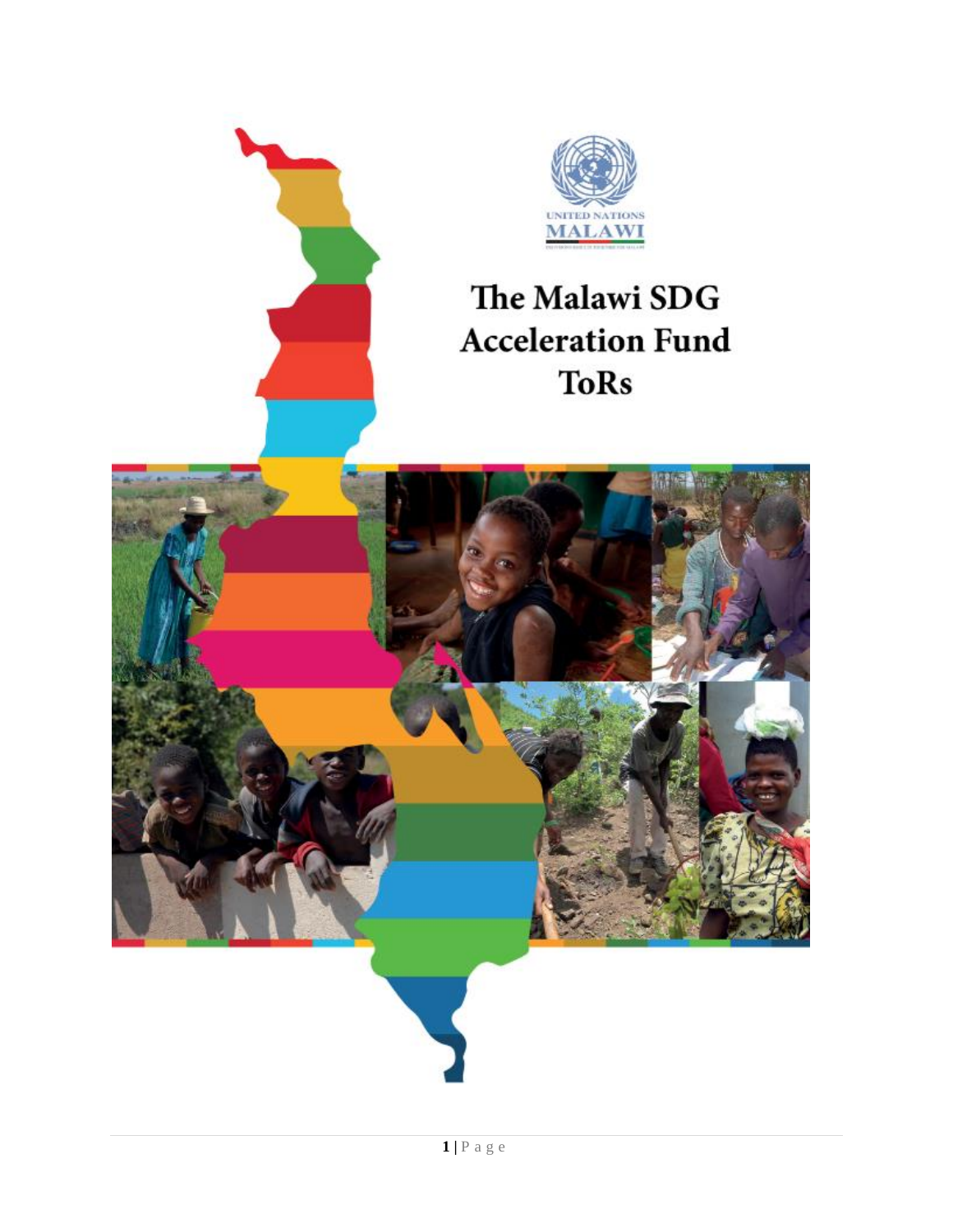## **Table of Contents**

| 1.0  |                                                                               |
|------|-------------------------------------------------------------------------------|
| 2.0  |                                                                               |
| 3.0  |                                                                               |
| 4.0  |                                                                               |
| 4.1  |                                                                               |
| 4.2  |                                                                               |
| 5.0  |                                                                               |
| 5.1  |                                                                               |
| 5.2  |                                                                               |
| 5.3  |                                                                               |
| 5.4  |                                                                               |
| 5.5  | Support services provided by the Resident Coordinator's Office and the One UN |
| 5.6  |                                                                               |
| 6.0  |                                                                               |
| 6.1  |                                                                               |
| 6.2  |                                                                               |
| 7.0  |                                                                               |
| 8.0  |                                                                               |
| 9.0  |                                                                               |
| 10.0 |                                                                               |
| 11.0 |                                                                               |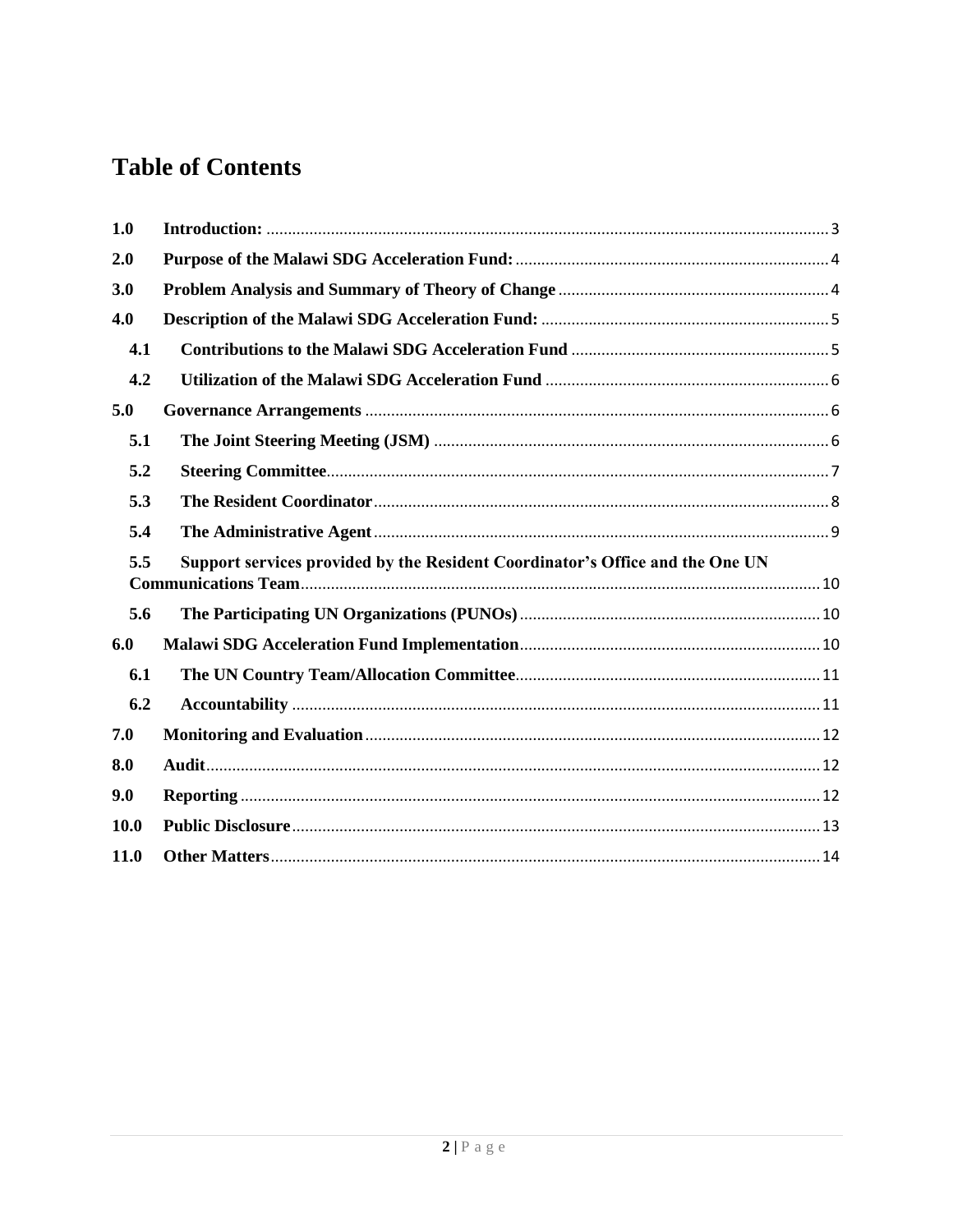## <span id="page-2-0"></span>**1.0 Introduction**

The 2016 Quadrennial Comprehensive Policy Review (QCPR), requested that the United Nations Development System (UNDS) is better positioned "to support member state efforts to implement the 2030 Agenda for Sustainable Development in a coherent and integrated manner". The review emphasised the need for a United Nations that is more strategic, accountable, transparent, collaborative, efficient, effective and results-oriented". The review also emphasised the need for the United Nations system to have well-designed pooled funding mechanisms which would ably support common, cross-cutting UN approaches at country level. This resonates with the call by the 2030 Agenda for Sustainable Development on the need to have a shift on the way the United Nations system transact its business so that the world is put on a path of sustainable development and that no one is left behind.

Achieving the 2030 Agenda will demand that there is a change in the way policies are formulated and sustainably financed. The SDGs are showing interconnected nature of sustainable development and the need to approach policymaking in a holistic manner. It will be necessary for governments and other stakeholders (inclusive the United Nations system) to identify and trigger those policy levers that can contribute to a smart and accelerated achievement of the integrated SDG agenda at national level.

As a way of operationalizing the recommendations of the 2016 QCPR and taking into account the United Nations Development System Reform note of 31st May 2018 that emphasizes that adequate, predictable and sustainable funding should be made available if country offices are to deliver a coherent, effective, efficient and accountable response in accordance with national needs and priorities, the United Nations system in Malawi is establishing the Malawi SDG Acceleration Fund. The fund will aim at improving the quality of non-core resources which would help the UN system support the government of Malawi to achieve Sustainable Development Goals. At the same time, the Fund reflects the UN's financing approach, as outlined in the UNDG companion piece, "Funding to Financing", including the need to use limited UN resources as a catalyst to influence much larger financing flows.

The Malawi SDG Acceleration Fund will be used as a focused instrument, supporting the interagency or cross cutting agency priorities that have a bearing on the national priorities with the greatest ability to accelerate SDGs through joined up implementation on the ground.

The Malawi SDG Acceleration Fund aimsto complement other resources already in implementation by: i) providing targeted resources for multi-agency initiatives that strengthen national capacities for integrated policy; ii) developing the country's SDG financing ecosystem; iii) implementing catalytic SDG programming and investments; iv) ensuring effective and sustainable development results at national and sub-national levels.

The UN Reform initiative and the Malawi Acceleration Fund is being implemented in a collaborative manner under the leadership of the Government of Malawi. Notably, the Office of the President and Cabinet (OPC) and the Ministry of Finance Economic Planning and Development (MoFEPD).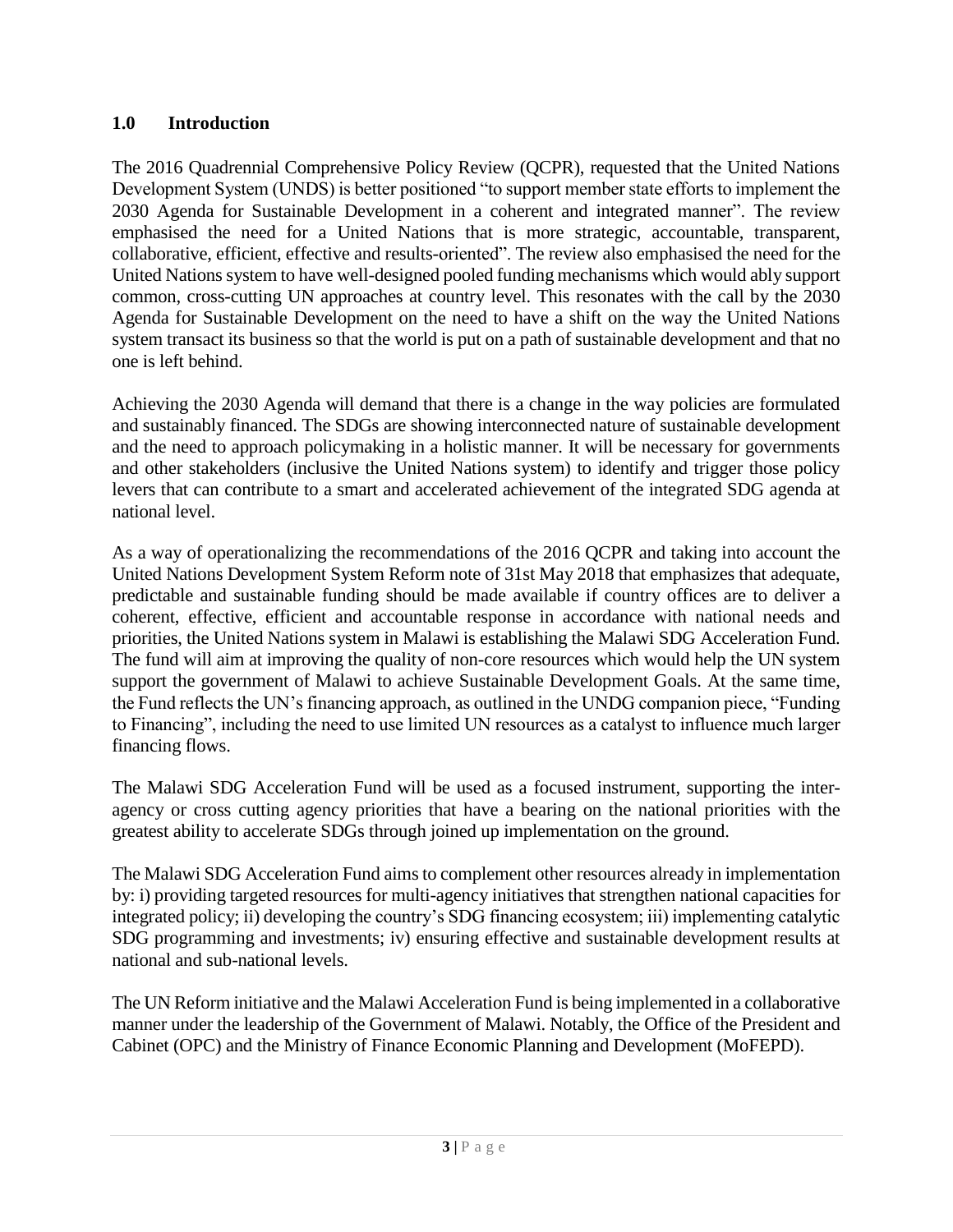## <span id="page-3-0"></span>**2.0 Purpose of the Malawi SDG Acceleration Fund**

The objective of the Malawi SDG Acceleration Fund is to support coherent resource mobilization, allocation and disbursement of donor resources to under-funded cross sectoral areas where the UN has a comparative advantage in implementing together. The UN Resident Coordinator as leader of the UN Country Team (UNCT) will support the fund, engage with the GoM, key partners and ensure strategic discussions around SDG acceleration in line with the UNDAF 2019-2023. The UNDAF Pillar leads will play a critical role using evidence-based information to identify the areas for strategic engagement through the SDG Acceleration Fund. The Steering Committees (SC) will be co-chaired by the relevant Government Ministry/Department and the UN Resident Coordinator (RC) with the participation of the relevant UN agencies, government representatives, Non-Governmental Organisations and Donors supporting the different windows.

The Fund is being proposed as a vehicle for pooled resources by development partners to tackle strategic challenges for SDG achievements in Malawi. Moreover, the fund is intended to strengthen the planning and coordination process, and channeling consistent and predictable funds towards the highest priority areas and facilitate the realization of the UNDAF 2019-23. The Fund will support partnership and communication between all stakeholders involved with Malawi's development initiatives led by the Government of Malawi. Information given to the press, to the beneficiaries of the UNDAF, all related promotion material, official notices, reports and publications, shall acknowledge the role of Government of Malawi, the United Nations and the donors.

## <span id="page-3-1"></span>**3.0 Programmatic Scope and Summary of Theory of Change**

The United Nations Development Assistance Framework (UNDAF) is the strategic plan for the United Nations Country Team (UNCT) contributing to the Malawi Government's national development priorities and actions for the period 2019-2023. It guides UN Agency programmes ensuring UN wide coherence and presents a strong collaborative link with the Government of Malawi's development aims as expressed in the Malawi Growth and Development Strategy (MGDS) III. The UNDAF attempts to step up and match the ambition to attain Sustainable Development Goals through a system-wide response to national challenges and delivering transformation as One UN.

The formulation process was consultative with Government (both at central and local levels), Development Partners, Civil Society Organisations and Non-Governmental Organisations being involved at all stages. The UNDAF has three pillars namely; (1) Peace, Inclusion and Effective Institutions; (2) Population Management and Inclusive Human Development; and (3) Inclusive and Resilient Growth and corresponding. The pillars respond to the identified root causes of development challenges such as; (1) Poor governance (2) Climate change (3) Weak economic structure (4) Rapid population growth and (5) Negative social norms which were identified through the root cause analysis.

The pillars are also linked to the UN Malawi's comparative advantage over other actors in the country, which are centred on multi-sectoral support to resilience, aid effectiveness, policy advice and advocacy, governance and human rights, capacity development, innovation and data support.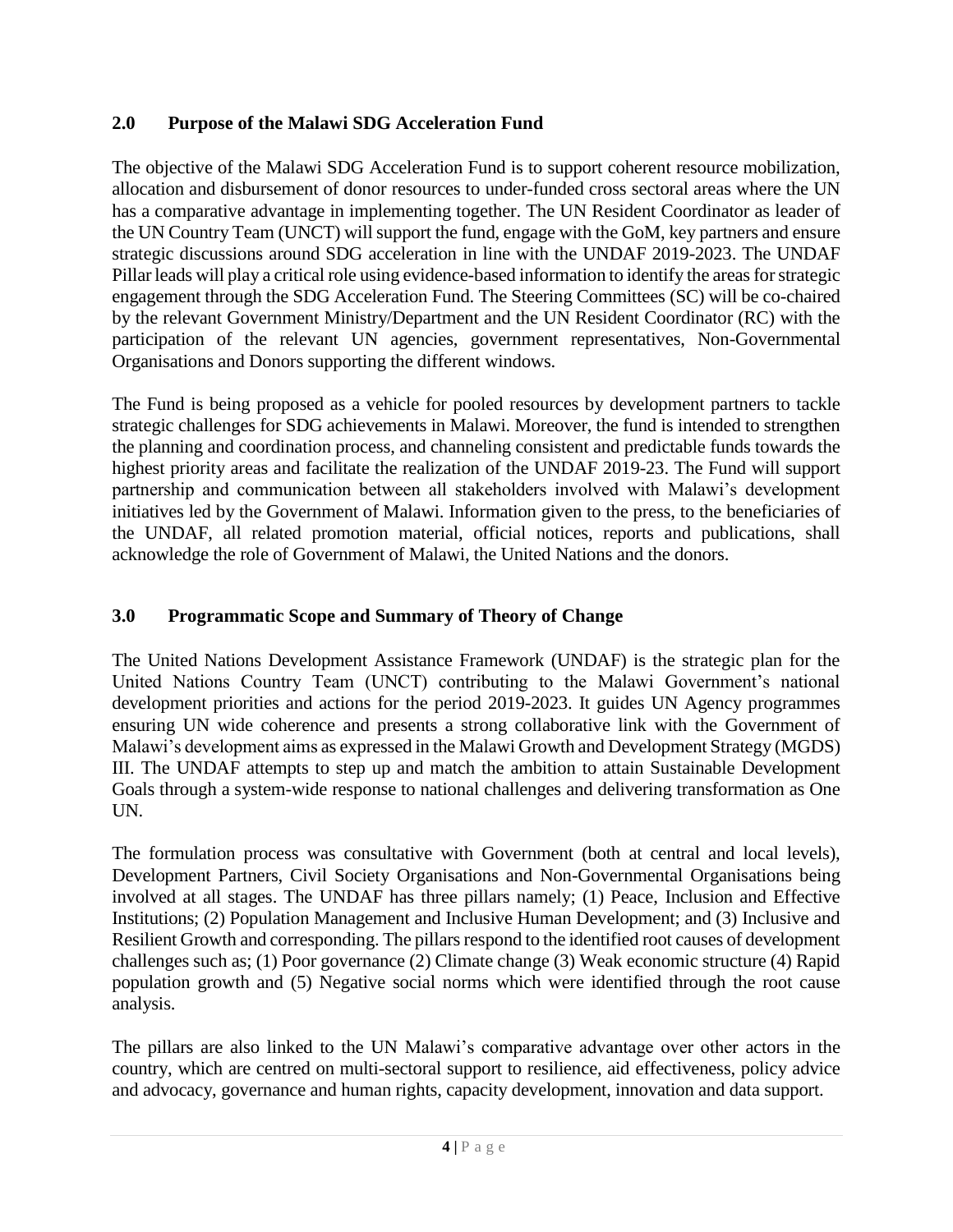The formulation of UNDAF 2019-2023 was evidence-based and inclusive. Strategic prioritization drew upon data from the country's needs and the UN's comparative advantage to act, with a particular focus on the most vulnerable and hard to reach populations. The process was participatory, with opportunities for Government, Civil Society, Development Partners and the General Public to contribute. Further, the formulation and product were guided by the eight transformational principles (reaching the last mile; changing incentive structures; focus on implementation; data for development; changing negative social norms; scalable; Delivering as One at the decentralized level and supporting integration across ministries and departments at the national and decentralized level) These transformational principles are also going to be the key elements that will guide the utilization of the fund.

The fund will initially start the Resilience Window which will support integrated interventions by UN agencies operating under Pillar 3 of UNDAF aimed to : 1) diversify sustainable agricultural production and improve nutrition; 2) enhance inclusive access to the productive resources necessary to increased, secure and predictable income; 3) reduce vulnerability and exposure of households and communities to risk through improved adaptation and natural resource management; 4) increase the capacity of local authorities, communities and individuals to prepare for and respond to shocks.

## <span id="page-4-0"></span>**4.0 Description of the Malawi SDG Acceleration Fund**

The Malawi SDG Acceleration Fund shall be administered by UNDP's Multi-Partner Trust Fund Office (MPTF), as Administrative Agent, on behalf of the Participating UN Organisations and the Resident Coordinator as agreed with the Government of Malawi. MPTF will administer the fund in accordance with its Rules and Regulations and a Memorandum of Understanding among the Participating UN Organizations.

The Malawi SDG Acceleration Fund will open funding windows depending on priority. The initial funding window to be opened will be the Resilience Window which will support climate action, renewable energy, resilience and humanitarian action through the implementation of Pillar 3 of the UNDAF 2019-2023.

Other funding windows will be set up using evidence-based analysis on key gaps and potential areas for joint UN work and through consultation with potential partners.

These windows will retain the objective of strengthening the planning and coordination process and channeling consistent and predictable funds towards the highest priority needs with funding gaps which will help to accelerate the implementation of SDGs.

## <span id="page-4-1"></span>**4.1 Contributions to the Malawi SDG Acceleration Fund**

Contributions to the Malawi SDG Acceleration Fund may be accepted from governments of Member States of the United Nations or from intergovernmental or non-governmental Organisations, or from private sources, including philanthropic funding. Acceptance of funds from the private sector will be guided by criteria stipulated in the UN system-wide guidelines on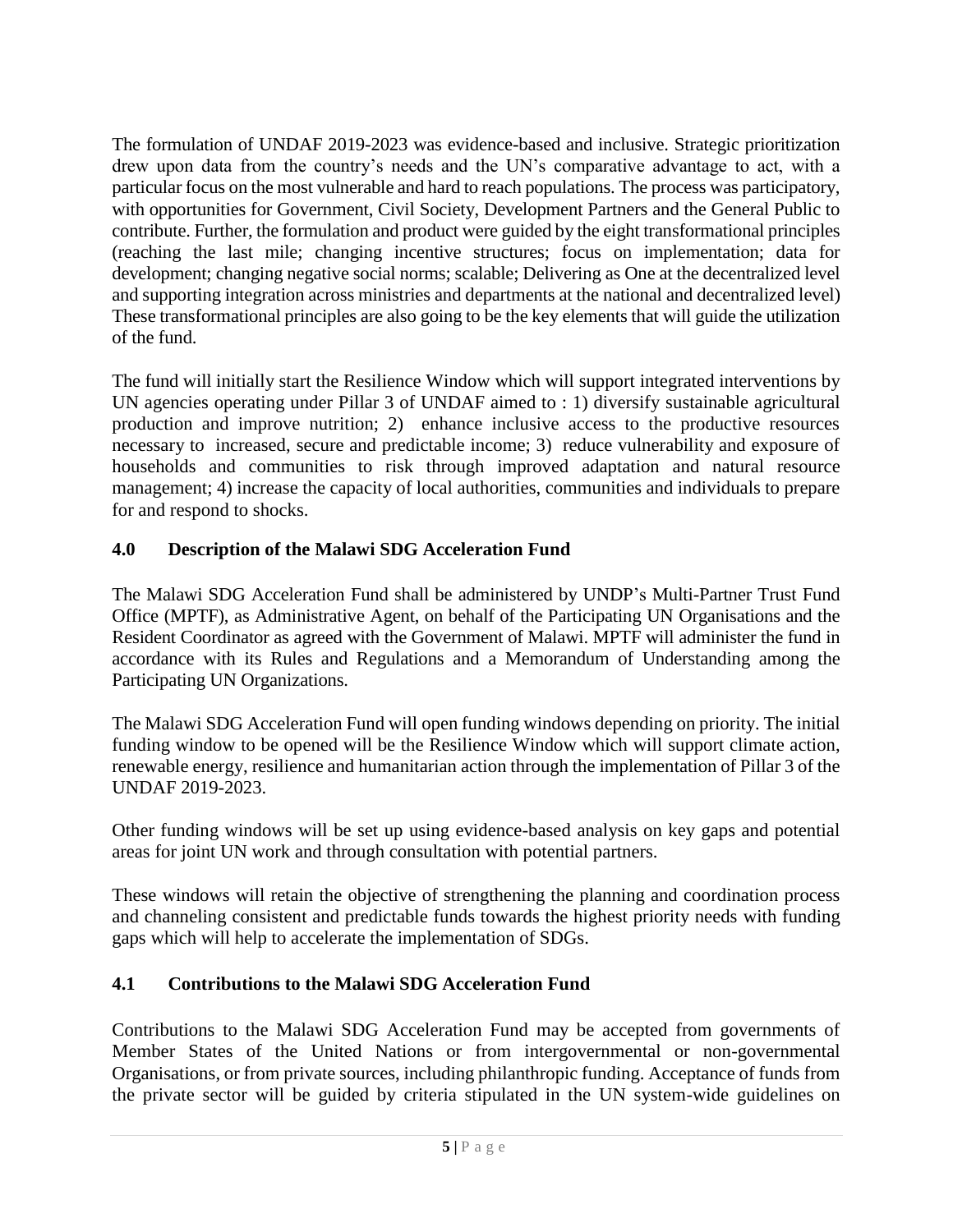cooperation between the UN and Business Community (the UN Secretary General's guidelines: [http://www.un.org/partners/business/otherpages/guide.htm\)](http://www.un.org/partners/business/otherpages/guide.htm).

In support of the overarching aim of the Malawi SDG Acceleration Fund, and to ensure maximum flexibility and adaptation to national priorities, a guiding principle for resource mobilization would be that donors are encouraged to contribute with multi-year unearmarked resources. However, if this is not possible, earmarking at any of the windows will be accepted.

Contributions to the Malawi SDG Acceleration Fund may be accepted in fully convertible currency. Such contributions shall be deposited in the bank accounts designated by the Multi Partner Trust Fund Office of UNDP. The value of a contribution-payment, if made in other than United States dollars, shall be determined by applying the United Nations operational rate of exchange in effect on the date of payment.

## <span id="page-5-0"></span>**4.2 Utilization of the Malawi SDG Acceleration Fund**

The Malawi SDG Acceleration Fund will be utilized for the purpose of meeting the unfunded gap of initiatives, including new initiatives responding to emerging needs, under the UNDAF. Details of such initiatives, including the respective budgets and implementation partners, will be set out in the Joint Annual Work Plans per pillar. The UNDAF, the Joint Annual Work Plans and Joint Programmes are the programmatic documents that will serve as the basis for funding requests and allocations.

Implementing Partners such as NGOs involved in the UNDAF will have access to the Malawi SDG Acceleration Fund through the Participating UN Organizations. The Participating UN Organisations will utilise their standard NGO cooperation modalities for this purpose and charge the corresponding direct and indirect costs to the Malawi SDG Acceleration Fund on the basis of its financial regulations and rules.

In conformity with the UN Development Group (UNDG) Guidance Note on Establishing, Managing and Closing Multi-Donor Trust Funds, indirect costs of the UN Participating Organizations will be 7% of programme costs. The Administrative Agent's fee will be 1% of contributions of the total contributions.

The Steering Committee may request any of the Participating UN Organizations, to perform additional tasks in support of the Programme not related to the Administrative Agent functions subject to the availability of funds. Costs for such tasks will be agreed in advance and with the approval of the Steering Committee be charged to the Programme as direct costs.

## <span id="page-5-1"></span>**5.0 Governance Arrangements**

## <span id="page-5-2"></span>**5.1 The Joint Steering Meeting (JSM)**

The JSM in Malawi is comprised of the Chief Secretary as Chair and the Resident Coordinator as Co-Chair. The sitting members of the JSM are Principle Secretaries of Government Departments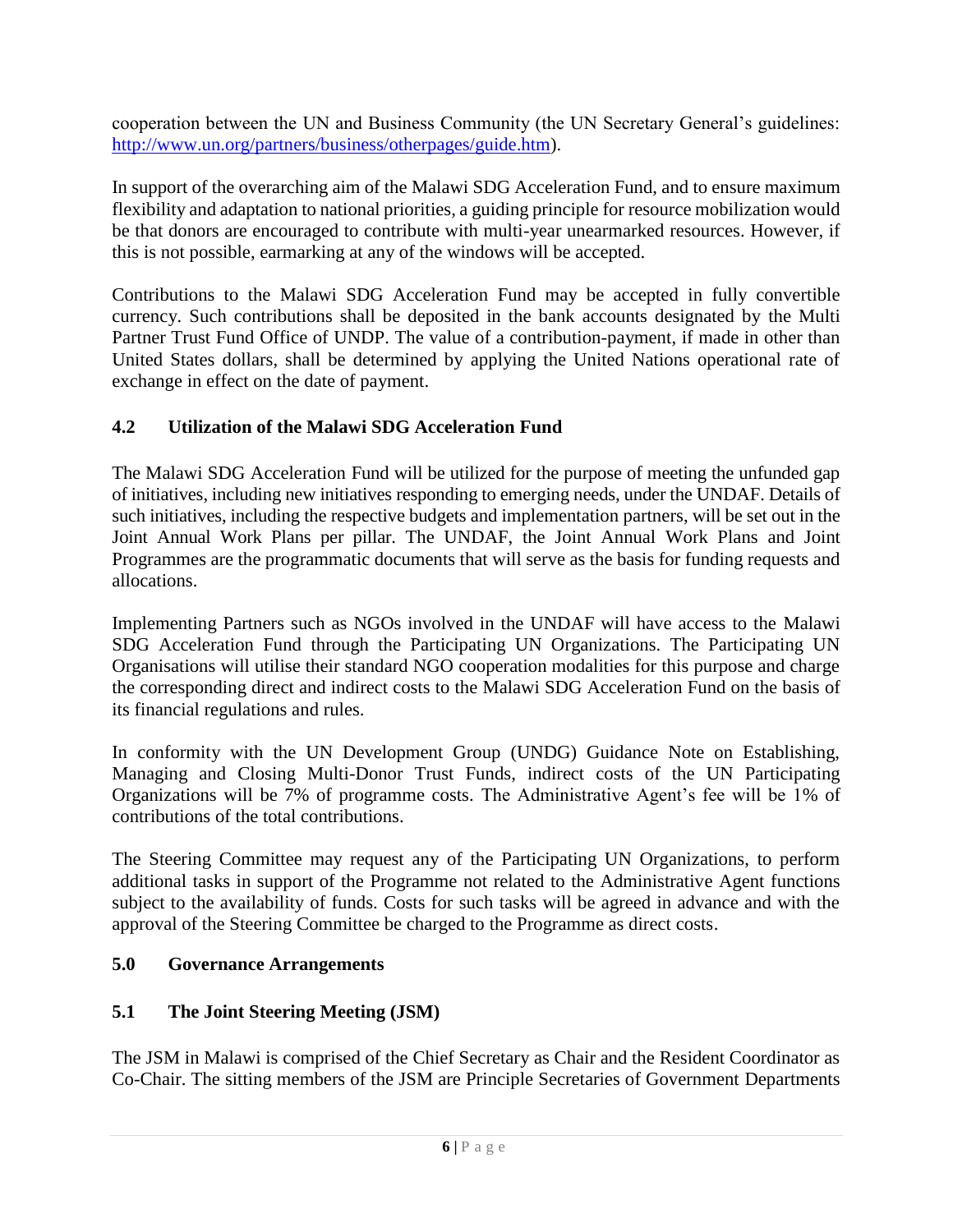and Resident Representatives of UN Agencies that signed the UNDAF 2019-23. The JSM will give overall policy guidance of the Malawi SDG Acceleration Fund.

The Joint Steering Committee is responsible for:

- Assessing overall progress against planned outcomes and their contribution to Malawi Growth and Development Strategy III priorities and related SDGs;
- Ensuring alignment and coordination between UNDAF 2019-23 results and strategies and those of the MGDS III including sector programmes;
- Advise and assist the Outcome (results) groups and output working groups, as required;
- Approve Terms of Reference for the windows and decide on the establishment or discontinuation of thematic funding windows.
- For unearmarked funds; in liaison with the co-chairs of the JSM (1) Allocate unearmarked funds to the windows for further decision making by the Steering Committee of the relevant windows making sure that the allocations are aligned with the strategic development of the Malawi Growth and Development Strategy (MGDS III) and the United Nations Development Assistance Framework (UNDAF 2019-2023).; (2) To review and approve the criteria for the allocation of available resources.
- To review findings of the summary audit reports consolidated by the internal audit service of the Administrative Agent. To highlight lessons learnt and periodically discuss follow up by Participating Agencies on recommended actions that have MDTF-wide impact;
- To agree on the scope and frequency of the independent "lessons-learned and review" of the MDTF commissioned by the SC, in consultation with the HQ Fiduciary Management Oversight Group.
- To review the draft/final reports on lessons learnt, ensure the implementation of recommendations and identify critical issues for consideration by the HQs Fiduciary Management Oversight Group (to be brought up to the ASG Group, if/as required).

## <span id="page-6-0"></span>**5.2 Steering Committee(s) of the Funding Windows**

## **Composition:**

The Steering Committees (SC) will be co-chaired by the relevant Government Ministry/Department and the UN Resident Coordinator (RC). Members will include participating UN agencies, government representatives, Non-Governmental Organisations and Donors supporting the different windows. The Steering Committee composition will ensure that principles of national ownership, inclusiveness and balanced representation, as well as the need to have a manageable size for decision-making effectiveness are followed. The agreement with the Government as well as any other documentation on the fund will make reference to the key elements of the TOR of the Steering Committee.

## **Key Tasks and Responsibilities of the Steering Committee(s):**

• To review and approve the Window´s Terms of Reference and Rules of Procedures and update and/or modify them, as necessary, in case of compelling requirements;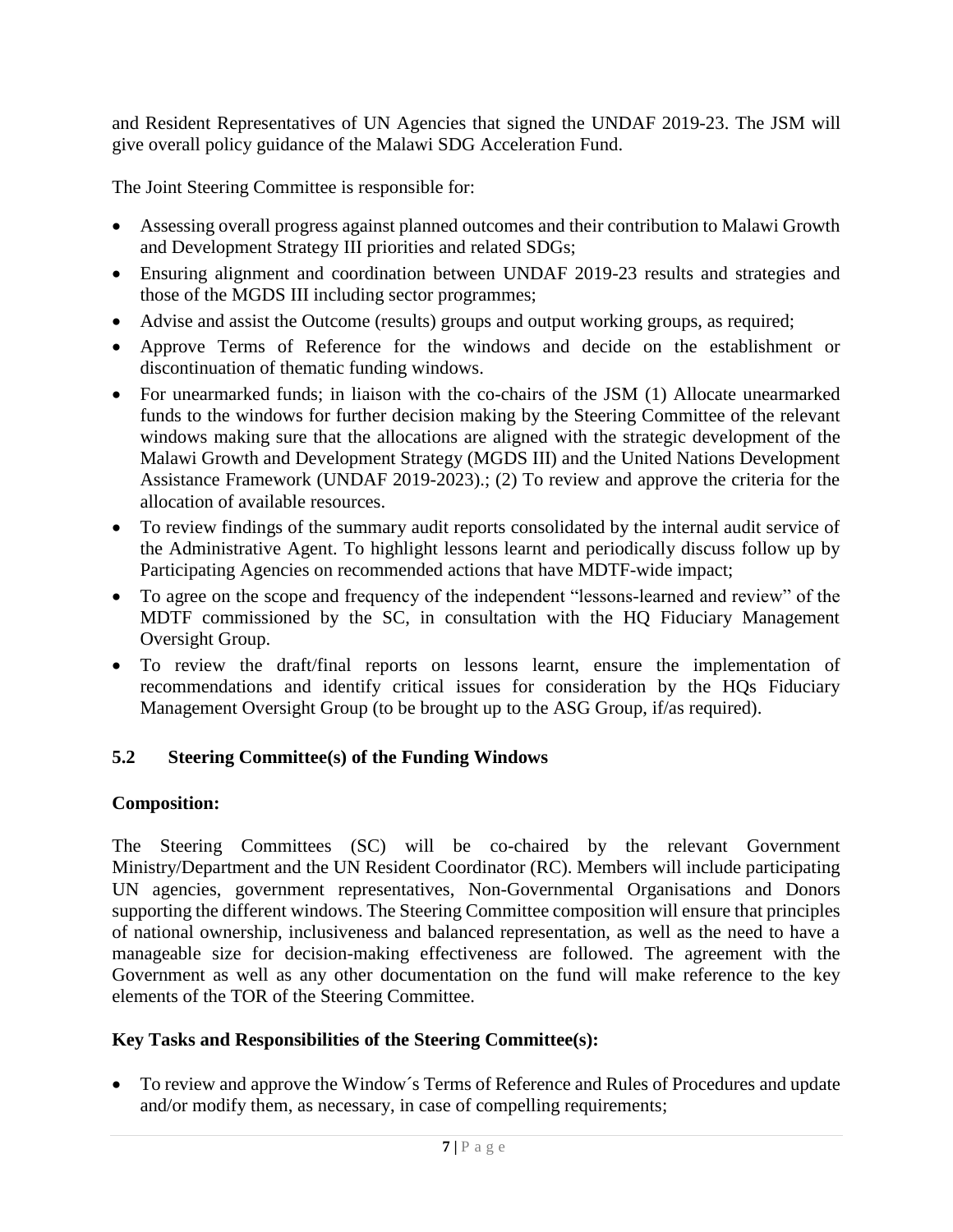- For funds earmarked by donors to Windows or UN agencies and prioritized/allocated within windows; to review and ensure the alignment of the allocations with the strategic development framework of the country and approved national priorities;
- To review and approve proposals from UN agencies submitted (by thematic clusters/sectoral groups or otherwise) for funding; ensure their conformity with the requirements of the MPTF agreements (MoUs, SAAs).
- To discuss the MDTF requirements and priorities concerning, inter alia:
	- Programme/project management, including consistent and common approaches to programme/project costing, cost recovery, implementation modalities, results-based reporting and impact assessment,
	- Information management including appropriate MDTF and MDTF donor visibility;
- To define Terms of Reference and composition for the thematic clusters/sectoral groups or other similar review bodies.
- To ensure appropriate consultative processes take place with key stakeholders at the country level so as to avoid duplication or overlap between the MDTF and other funding mechanisms;
- To review and approve the periodic progress reports (programmatic and financial) consolidated by the Administrative Agent based on the progress reports submitted by the Participating Agencies. To ensure consistency in reporting between clusters; Consolidated annual reports should include a section on the activity of the Steering Committee.
- To review the draft/final reports on lessons learnt, ensure the implementation of recommendations and identify critical issues for consideration by the HQs Fiduciary Management Oversight Group (to be brought up to the ASG Group, if/as required).

## **Decisions:**

- The Steering Committee makes decisions by consensus. Decisions of the Steering Committee shall be duly recorded.
- Prior to presenting their position on a significant issue to the SC, its UN members have to make sure that it is endorsed internally by their Agencies and is in line with their Agencies' regulatory requirements.
- Decisions on programme/project proposals will only be taken upon completion of a review by the appropriate thematic clusters, sectoral working groups or other SC agreed review bodies.

## <span id="page-7-0"></span>**5.3 The Resident Coordinator**

The overall management of the Malawi SDG Acceleration Fund, will be led and coordinated by the Resident Coordinator in consultation with the Participating UN Organisations. In line with the strengthened authority of the Resident Coordinator to lead the UN to deliver more effectively at the country level, the Resident Coordinator will be responsible for:

Strategic leadership of the Malawi SDG Acceleration Fund and all the thematic funding windows on the basis of the UNDAF 2019-23;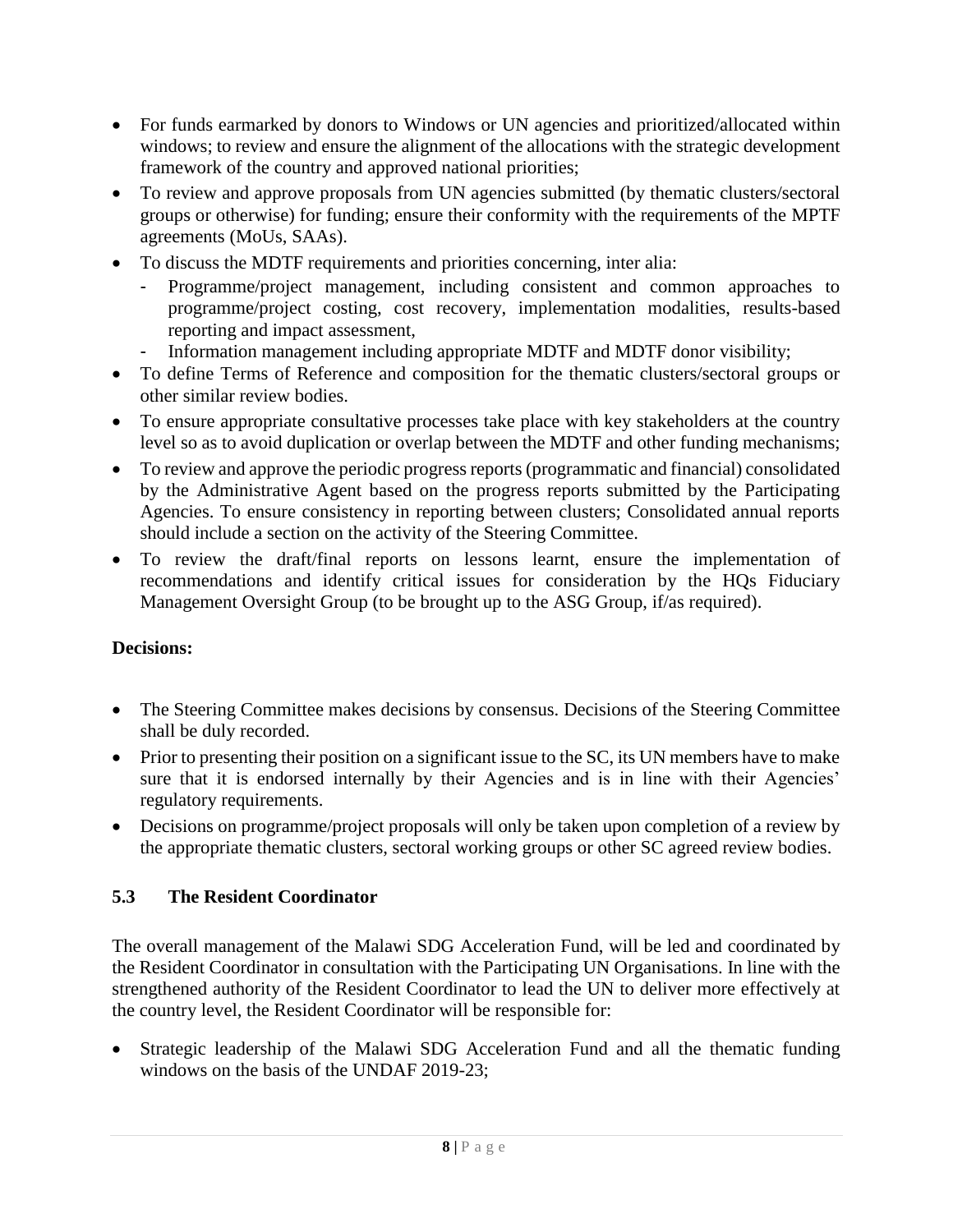- Mobilizing resources for the Malawi SDG Acceleration Fund in collaboration with Participating UN Organisations;
- Signing the Standard Administrative Agreements with Donors and the Memorandum of Understanding with Participating UN Organisations as witness;
- To make sure that the decisions taken by the Steering Committee(s) are in accordance with the regulatory requirements and frameworks of the Participating Agencies and agreements with the programme country and donors;
- To ensure that the decisions taken by the Steering Committee(s) are duly recorded and promptly communicated to the members of the Steering Committee(s), including Participating Agencies, the programme country, and donors, as appropriate;
- To monitor the implementation of the decisions of the Steering Committee;
- To report to the MDTF Fiduciary Management Oversight Group on the evolving risks and to flag issues that may affect the implementation of the decisions of the Steering Committee or otherwise impede the operations of the Fund;
- The UN co-chair, representing the SC, is accountable to the Chair of the MDTF Fiduciary Management Oversight Group, representing the Committee, for the inter-agency fiduciary issues related to the Participating UN Agencies on issues related to funding through the UN for the MDTF activities.

## <span id="page-8-0"></span>**5.4 The Administrative Agent**

On behalf of the Participating UN Organizations, as per the Memorandum of Understanding, UNDP's responsibilities as Administrative Agent will include the following:

- Receive contributions from donors that wish to provide financial support to the Malawi SDG Acceleration Fund through signing the SAA;
- Administer such funds received, in accordance with the signed Memorandum of Understanding and the Administrative Arrangement including the provisions relating to winding up the Fund Account and related matters;
- Subject to availability of funds, disburse such funds to each of the Participating UN Organization in accordance with decisions from the Steering Committee, taking into account the budget set out in the approved programmatic document.
- Consolidate financial statements and reports, based on submissions provided to the Administrative Agent by each Participating UN Organization, as set forth in the TOR; and submit the consolidated financial statements and reports and the consolidated narrative progress reports provided by the Resident Coordinator's Office to each donor that has contributed to the Fund Account, and to the Steering Committee;
- Provide final reporting, including notification that the Fund has been operationally completed;
- Disburse funds to any Participating UN Organization for any additional costs of the tasks that the Steering Committee may decide to allocate in accordance with this TOR.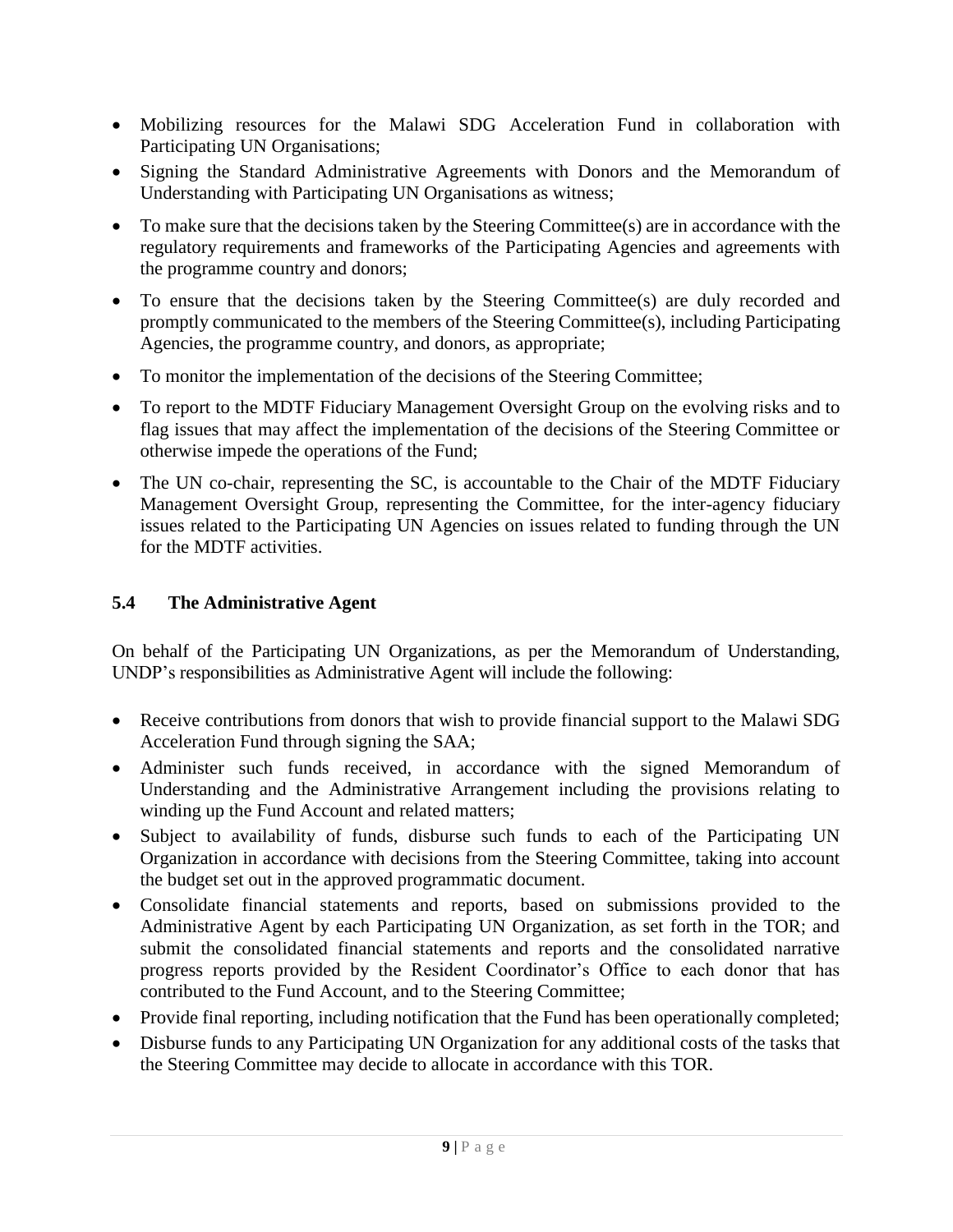## <span id="page-9-0"></span>**5.5 Support services provided by the Resident Coordinator's Office and the One UN Communications Team**

The Office of the Resident Coordinator is responsible for supporting the strategic leadership role of the Resident Coordinator for the Malawi SDG Acceleration Fund. The Office of the Resident Coordinator will, based on the inter-agency deliberations, provide strategic focus including analysis of progress and lessons learned for future programme implementation. It will consolidate and circulate the finalised narrative annual report of the Malawi SDG Acceleration Fund to the JSM and or the Government for information. The Office of the Resident Coordinator will ensure that these reports are distributed to all development partners contributing to the Fund and maintain an appropriate level of fund information on [http://www.mw.one.un.org](http://www.mw.one.un.org/) and [http://mptf.undp.org](http://mptf.undp.org/) to ensure transparency.

## <span id="page-9-1"></span>**5.6 The Participating UN Organizations (PUNOs)**

The implementation of the Programme activities will be the responsibility of the Participating UN Organizations and will be carried out by each Participating UN Organization in accordance with applicable regulations, rules, directives and procedures. The UNDAF 2019-23 will serve as the reference document for proposed programme activities.

The Participating UN Organizations will carry out the activities for which they are responsible, in line with the budget contained in the approved UNDAF, as amended from time to time by the JSM in accordance with the regulations, rules, directives and procedures applicable to it. Accordingly, personnel will be engaged and administered, equipment, supplies and services purchased, and contracts entered into in accordance with the provisions of such regulations, rules, directives and procedures.

In the event where a Participating UN Organization is unable to deliver as committed, any resources allocated should be returned to the Malawi SDG Acceleration Fund and be re-allocated to other agreed priorities, as approved by the JSM.

The participants recognise that it is important to take all necessary precautions to avoid corrupt, fraudulent, collusive or coercive practices.

## <span id="page-9-2"></span>**6.0 Malawi SDG Acceleration Fund Implementation**

For un-earmarked funds, proposals will be submitted by thematic/pillar teams to the UN Resident Coordinator's Office on behalf of the participating agencies based on outcomes reflected in the UNDAF 2019-2023. The Fund will support initiatives that directly contribute to the UNDAF 2019- 2023 results matrix. The following principles will be used:

• Funding eligibility: Funding may be provided to the thematic/pillar areas that are cross sectoral and where the UN system has a comparative advantage.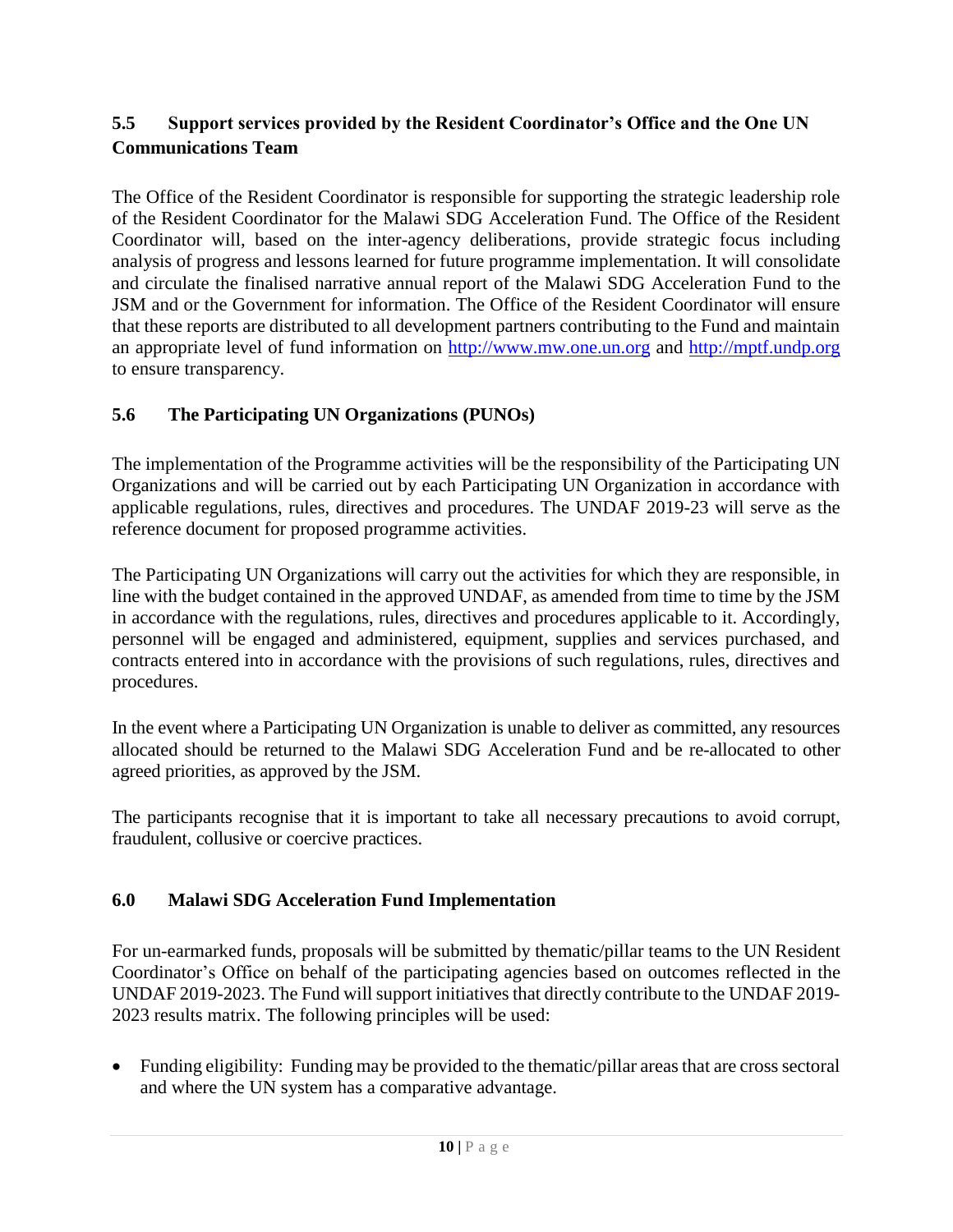- Development effectiveness, national priorities and UNDAF-relevance: The Fund will support areas that are aligned to national priorities and the UNDAF and coordinated with other relevant development activities.
- Competitive funding allocation: Where appropriate, funding will be awarded on a 'competitive' basis, with proposals being assessed based on their relevance and quality, with special attention on inter-sectoral and catalytic elements.
- Value for money and impact: funding will be awarded to projects that demonstrates a transformational impact towards the SDGs and delivers more with less resources
- Fund management and implementation support: Projects receiving funding will benefit from support in project design, implementation, monitoring and reporting from the Fund Secretariat (UNRCO), as well as from the policy advisory services of PUNOs.

## <span id="page-10-0"></span>**6.1 The UN Country Team/Allocation Committee**

For the un-earmarked funds, the fund application process will start with the "call for concept notes" from the Steering Committees through the Secretariat (UNRCO). The concept note will be required to outline the idea for the project and its link to the UNDAF and MGDS III outcomes. Upon review and selection of the concept note by the secretariat (UNRCO), the PUNOs will be required to submit the full project document which should also include a robust risk assessment, and a risk log to manage anticipated exigencies.

The project document will be reviewed by the Secretariat (UNRCO), with support from PUNOs, who will engage substantive policy experts from within and outside the UNDS for proposal review. The Secretariat will make recommendation to the relevant Steering Committee (depending on the funding window) on the suitability of each proposed project document. The Steering Committees will ultimately have the responsibility of approving the fund allocations following the agreed criteria.

The monitoring and evaluation of the Fund will be closely coordinated by the RCO with the Advisory Technical Working Group (MEAG) of the UNCT.

Decisions of the UNCT will be made by consensus. In the event that no consensus is reached, the Resident Coordinator can make ultimate decisions on fund allocation (with documented process and rationale for these decisions). Programme implementation will be the responsibility of the Country Directors/Head of Participating UN Organisations. Refer to annex…. Fund allocation process

## <span id="page-10-1"></span>**6.2 Accountability**

Each Participating UN Organization shall assume full programmatic and financial accountability for the funds disbursed to it by the Administrative Agent. Such funds will be administered by each UN Agency, Fund and Programme in accordance with its own regulations, rules, directives and procedures. Each Participating UN Organization shall establish a separate ledger account for the receipt and administration of the funds disbursed to it by the Administrative Agent.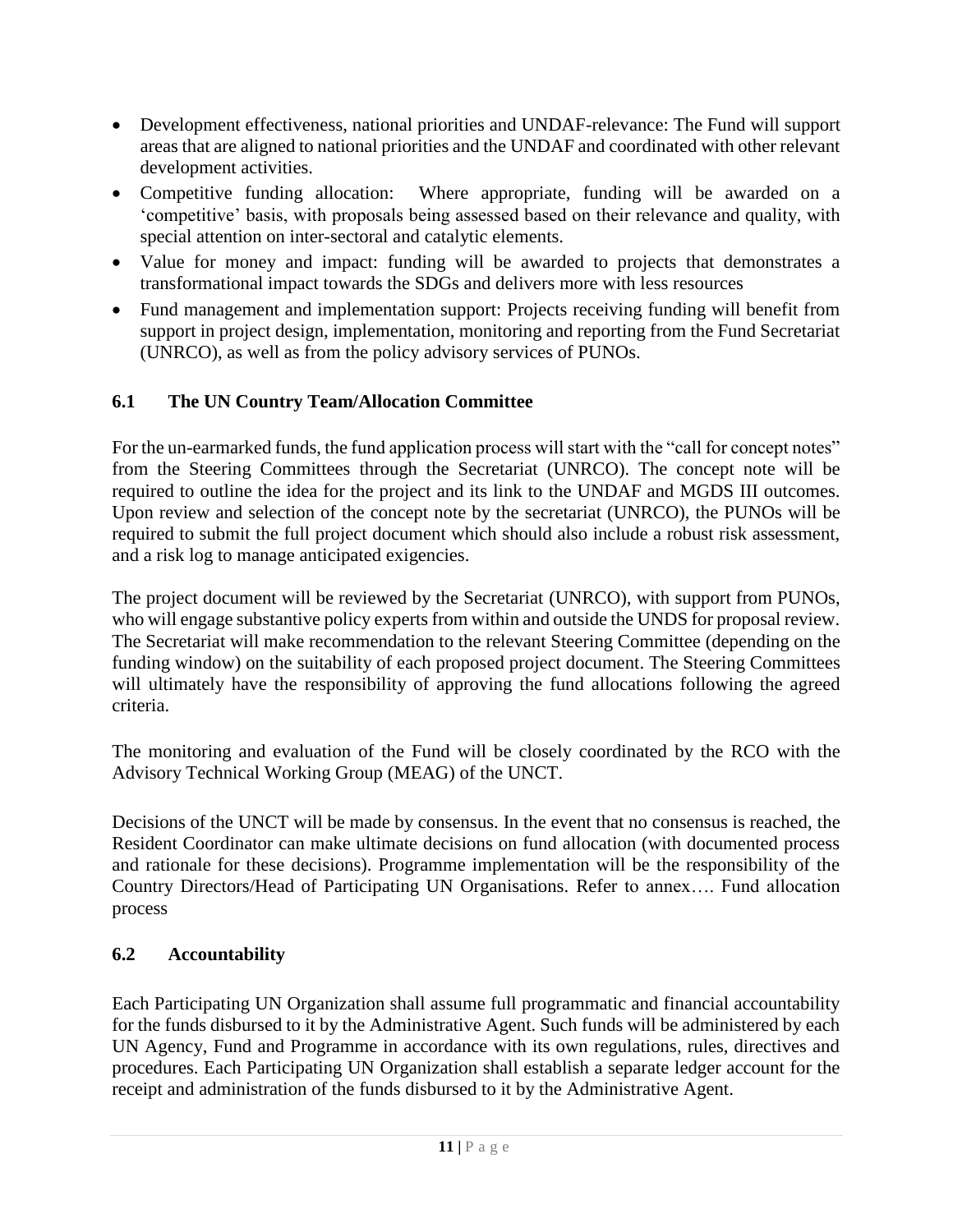## <span id="page-11-0"></span>**7.0 Monitoring and Evaluation**

Monitoring and evaluation of the activities of the Joint Work Plans/Programmatic Documents funded under the Malawi SDG Acceleration Fund will be undertaken in accordance with the provisions contained in the specific Programmes submitted by the concerned Participating UN Organization and approved by the Resident Coordinator, which are consistent with the respective regulations, rules and procedures of the Participating UN Organisations.

Fiduciary monitoring of the Malawi SDG Acceleration Fund will follow the UN Standard Monitoring and Evaluation procedures.

## <span id="page-11-1"></span>**8.0 Audit**

The Administrative Agent and Participating UN Organizations will be audited in accordance with their own Financial Regulations and Rules and, in accordance with the [Framework for Joint](http://mptf.undp.org/document/download/13486)  [Internal Audits of UN Joint Activities](http://mptf.undp.org/document/download/13486) which has been agreed to by the Internal Audit Services of Participating UN Organizations and endorsed by the UNDG in 2014. Joint audits will be conducted, as appropriate.

## <span id="page-11-2"></span>**9.0 Reporting**

The Resident Coordinator will report to the Secretary-General and to the host Government on the implementation of the United Nations Development Assistance Framework (UNDAF 2019-2023), including the joint results achieved through the Joint Programmes funded by the Malawi Acceleration SDG Fund.

Reporting on the Fund will be results-oriented, and evidence based. Annual and final narrative reports of country-level interventions will compare actual results with expected results at the output and outcome level (linked to SDG targets and indicators), as outlined in the United Nations Development Assistance Framework (UNDAF 2019-2023) and explain the reasons for over or underachievement. The final narrative report will also contain an analysis of how the outputs and outcomes of the Fund have contributed to the overall impact in terms of SDG acceleration and the attainment of the National priorities and UNDAF outcomes. The financial reports will provide information on the use of financial resources against the outputs and outcomes in the agreed results framework and will be linked to SDG targets.

To facilitate monitoring and evaluation reporting of resources allocated by the Fund, PUNOS will be required to disclose complementary funding received from other sources for the activities supported by the Fund, including in kind contributions and/or South-South Cooperation initiatives.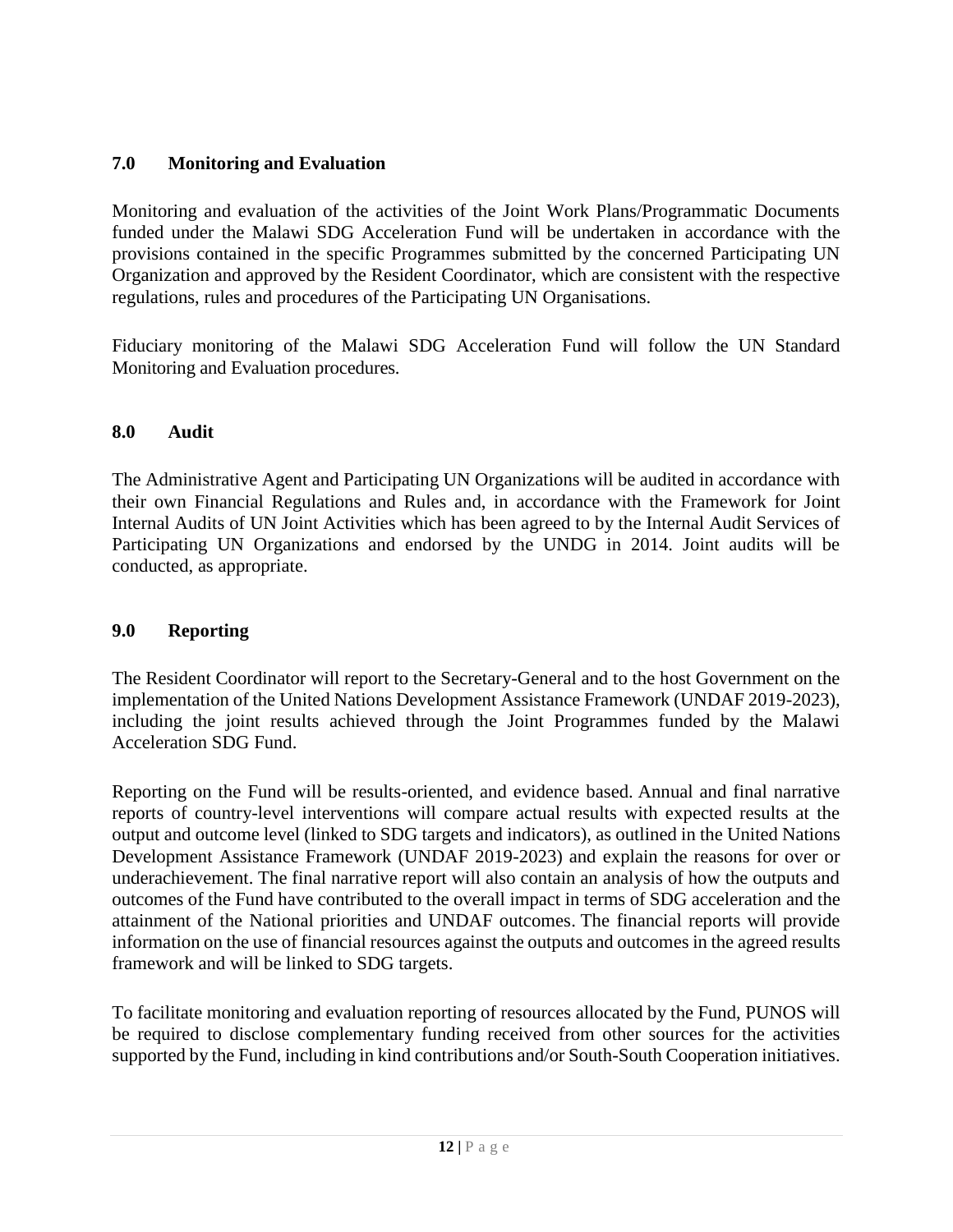Each Participating UN Organization will provide the Convening Agent or the RCO with the following narrative reports prepared in accordance with the reporting procedures applicable to the Participating UN Organization concerned, as set forth in the Joint Programme Document, as agreed by the Fund governance structure.

- Annual narrative progress reports, to be provided no later than three months  $(31<sup>st</sup> March)$  after the end of the calendar year;
- Annual financial statements and reports as of  $31<sup>st</sup>$  December with respect to the funds disbursed to it from the Fund Account, to be provided no later than four months  $(30<sup>th</sup>$  April) after the end of the calendar year;
- Final narrative reports, after the completion of the activities in the approved programmatic document and including the final year of the activities in the approved programmatic document, to be provided no later than four months  $(30<sup>th</sup>$  April) of the year following the financial closing of the Fund. The final report will give a summary of results and achievements compared to the goals and objectives of the Fund; and
- Certified final financial statements and final financial reports after the completion of the activities in the approved programmatic document and including the final year of the activities in the approved programmatic document, to be provided no later than six months  $(30<sup>th</sup> June)$ of the year following the financial closing of the Fund.

The UNDAF Annual Progress Report, which will include a section on the performance of the Fund, will serve as the narrative part of the Malawi SDG Acceleration Fund report, to be provided no later than five months  $(31<sup>st</sup> May)$  after the end of the applicable reporting period.

The Administrative Agent shall also provide to the Resident Coordinator for submission to donors and participating UN Organizations, an annual certified Financial Report on its activities as Administrative Agent ("Report on Sources and Uses of Funds") as well as a final Financial Report and certified Financial Statement no later than  $30<sup>th</sup>$  June of the year following the financial closing of the Malawi SDG Acceleration Fund.

The Office of the Resident Coordinator shall, in close consultation with the relevant inter-agency working group tasked with consolidating the annual narrative reports, provide such reports to the Resident Coordinator no later than four (4) months after the applicable reporting period, and provide the final narrative report no later than  $30<sup>th</sup>$  June of the year following the closure of the One UN Programme.

Consolidated Malawi SDG Acceleration Fund reporting and documentation, including agreements, will be posted on the websites of the UN Malawi [http://www.mw.one.un.org](http://www.mw.one.un.org/) and the Administrative Agent [http://mptf.undp.org.](http://mptf.undp.org/)

## <span id="page-12-0"></span>**10.0 Public Disclosure**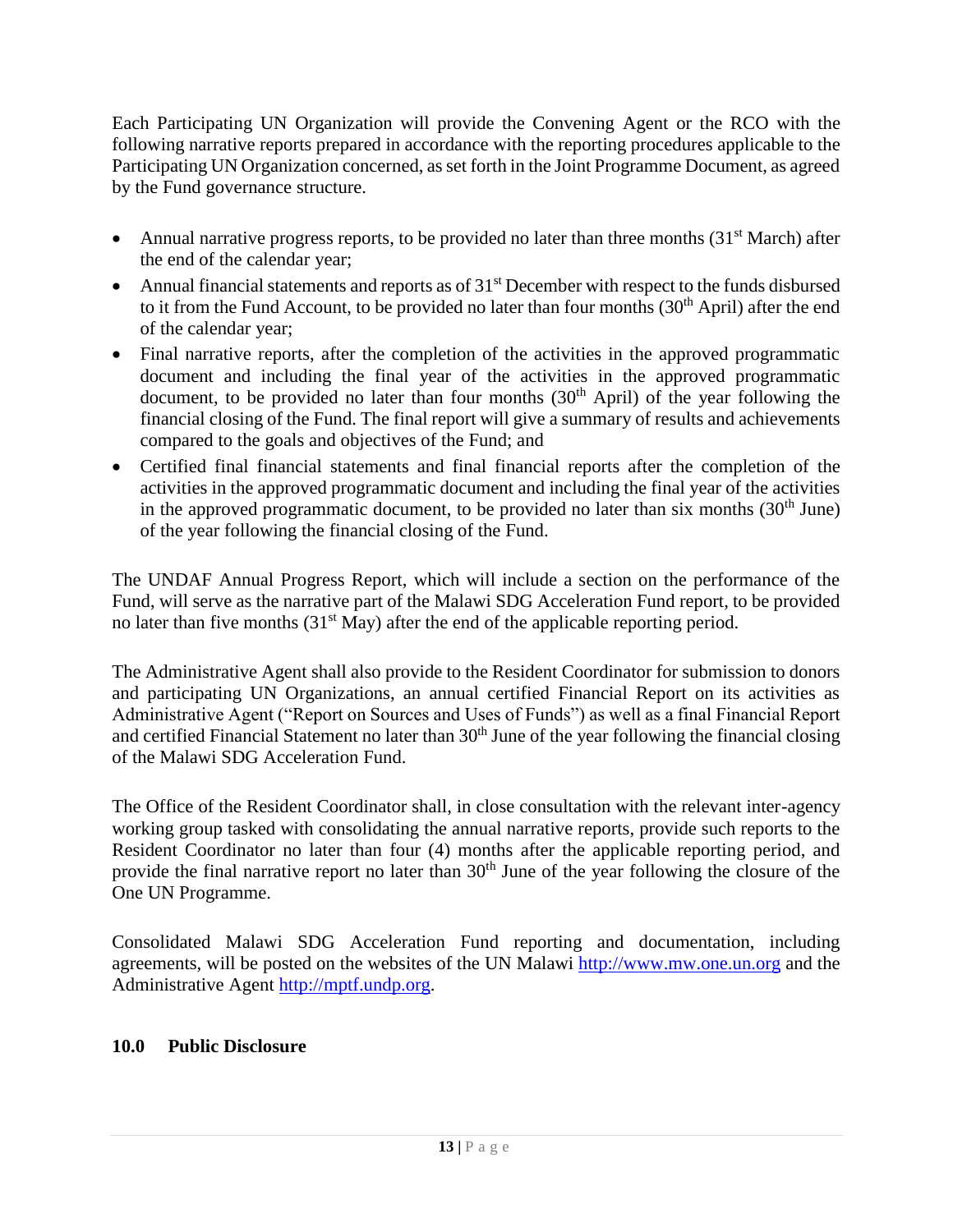The Resident Coordinator and the Administrative Agent will ensure that decisions regarding the review and approval of programmes funded under the Malawi SDG Acceleration Fund, as well as periodic reports on the progress of implementation of such programmes and associated external evaluation reports are posted for public information on the websites of the UN Malawi [http://wwwmw.one.un.org](http://wwwmw.one.un.org/) and the Administrative Agent [http://mptf.undp.org.](http://mptf.undp.org/)

## <span id="page-13-0"></span>**11.0 Other Matters**

The Malawi SDG Acceleration Fund will be established upon signing of the Memorandum of Understanding amongst Participating UN Organisations, Resident Coordinator and the Administrative Agent. The Fund will terminate upon completion of all Projects funded through it and after satisfaction of all commitments and liabilities. Notwithstanding the completion of the initiatives financed from the Malawi SDG Acceleration Fund, any unutilized balances will continue to be held in the Malawi SDG Acceleration Fund Account until all commitments and liabilities incurred in the implementation of the Projects have been satisfied and project activities have been brought to an orderly conclusion. Any balance remaining in the Malawi SDG Acceleration Fund Account or in the individual participating UN Agencies' accounts shall be used as decided jointly by the Resident Coordinator in consultation with the Joint Steering Committee, the contributing donors and the participating UN Organisations on the priorities established by the Joint Steering Committee.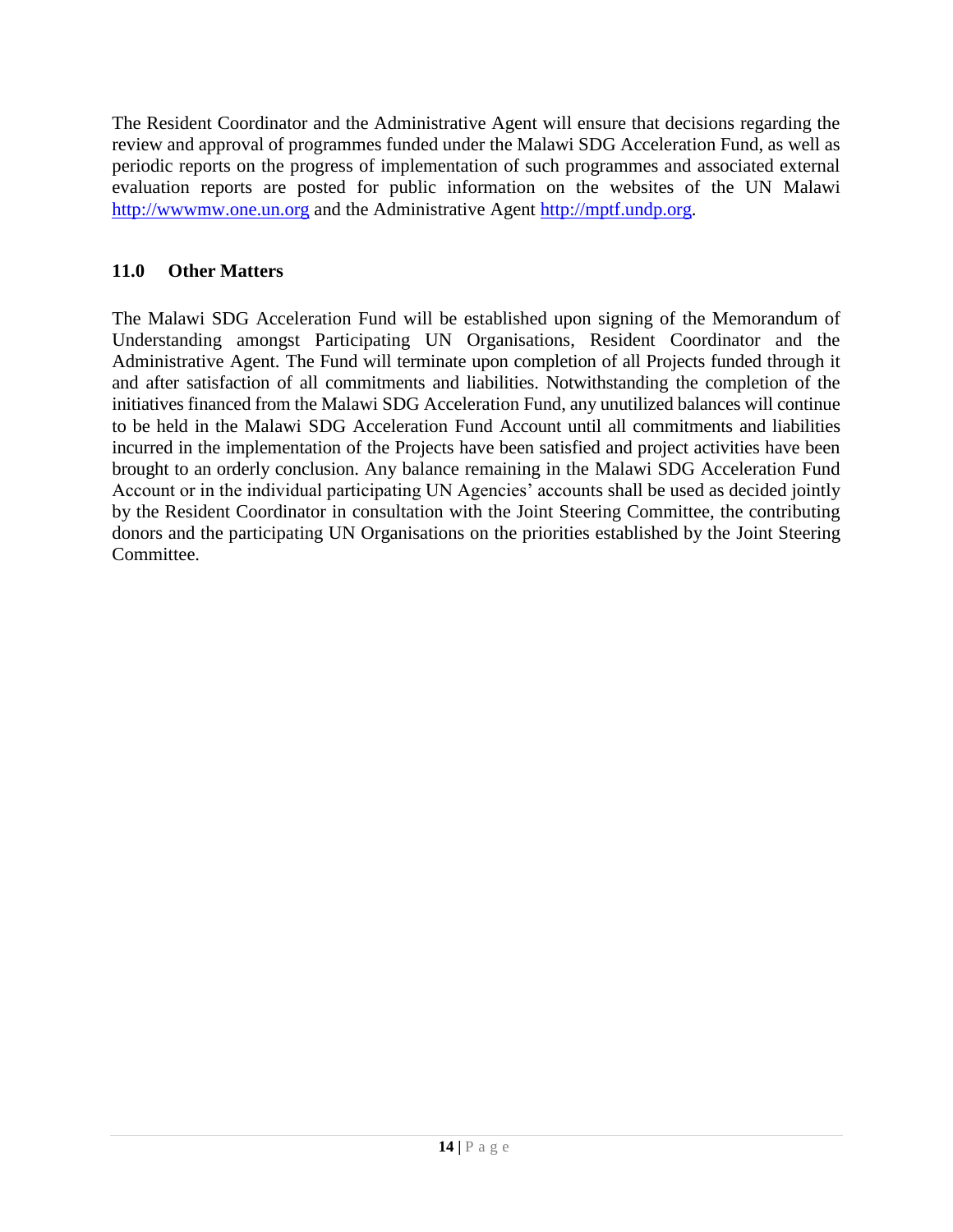#### **Malawi Humanitarian Window**

#### **Terms of Reference**

#### **I. Introduction**

The Humanitarian Window of the Malawi One Fund provided a flexible mechanism to rapidly receive and transfer funds to respond to priority programmes in evolving crises. The concept of establishing a Humanitarian Window was initiated in 2009 as part of strengthening humanitarian response in Malawi. This also comes as part of a global effort of implementing humanitarian reform as recommended during the 2005 Humanitarian Response Review by the Inter Agency Standing Committee at the global level. During the review the Inter Agency Standing Committee which comprises UN, NGOs and The Red Cross societies agreed that to counter obvious weaknesses and lack of coordination in responding to emergencies there is need to strengthen the humanitarian response. The review isolated the following as issues that needed more attention: response capacity, coordinated response teams and insufficient accountability. Of the aspects isolated: Financing, Leadership, and Coordination Capacity were chosen to be essential elements in strengthening humanitarian response.

Humanitarian response capacity in Malawi has had obvious challenges. In spite of the existence of a dedicated unit responsible for coordination of humanitarian response, there are challenges in coordination and predictable funding arrangements. Resource mobilization on both sides; government and Humanitarian Community commences after the occurrence of a disaster. This, exacerbated by a lack of standby contingency resources, has often resulted in delays in responding to humanitarian needs of affected communities. Furthermore, the response to emergencies has been dependent on who gets funds first and what their response sector of interest is. This has led to a duplication of efforts or having unmet needs in some sectors.

Since 2009, the Malawi Humanitarian Country Team (HCT) has implemented Humanitarian Reform which aims at strengthening humanitarian preparedness and response. Among the weaknesses identified the Humanitarian Country Team has worked on improving coordination of the various humanitarian response sectors through creation of sectoral groupings of NGOs, government and UN Agencies focusing on particular response sectors. To date coordination clusters are functional in Agriculture, Food Security, Health, Nutrition, WASH, Protection, Coordination and Assessments, which manage preparedness and response for the various sectors.

#### **II. Purpose of the Humanitarian Window**

The overall aim of the window is to provide UN Agencies and NGOs with a rapid and flexible in country funding mechanism to help respond to shocks and meet the needs of vulnerable communities. The window will provide funding for emergencies to enable humanitarian partners to respond to a crisis without delay. The emphasis of the window will be to support projects seeking to contribute to sustaining lives and prevention of further erosion of livelihood assets through supporting positive coping mechanism of communities. The window will also be available to strategically fill gaps (geographic or sectoral) within an overall emergency response plan as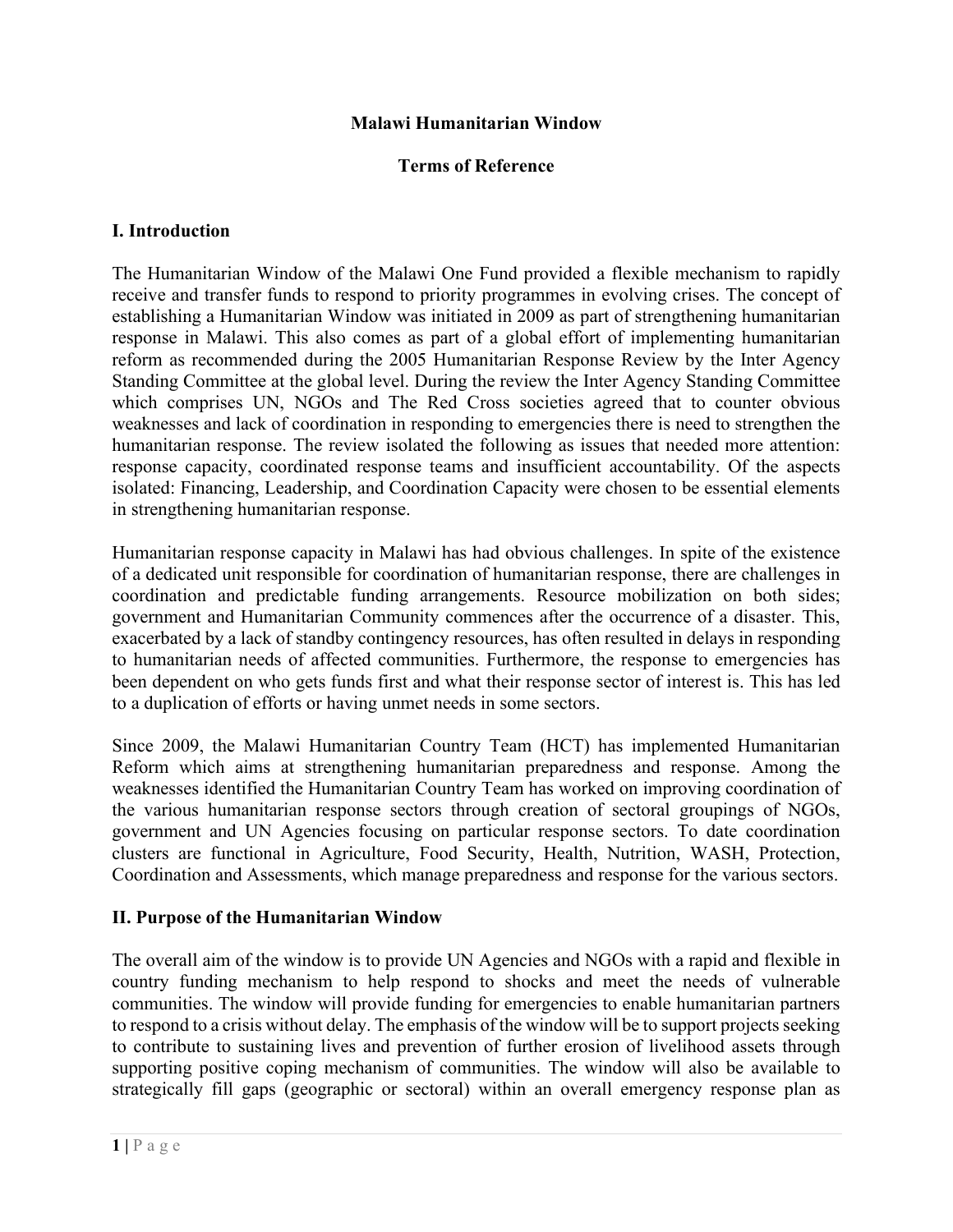reflected in the national contingency plan. In essence the window will be used for response activities to up to 6 months after a disaster occurrence. The window may cover activities like needs assessment, research, and delivery of relief goods and services. It should be noted that provision of inputs for immediate replanting or cassava cutting or sweet potato vines to replace lost crops within 6 months into the disaster will also be covered under the fund.

The Humanitarian Window will present new resources pooled by donors to support the gaps and prioritised needs in humanitarian response in support of government efforts.

#### **III. Description of the Humanitarian Window Theory of Change and Results matrix with indicators**

The window will utilise current Malawi SDG Acceleration Fund arrangements, it will thus operate under the Malawi SDG Acceleration Fund arrangements.

The Humanitarian Window can channel resources to a broad range of recipients, including government entities, international organizations and (I)NGOs. Funds implemented by government entities and (I)NGOs must first be disbursed through a Participating UN Organization. Government entities, NGOs and other organisations can subsequently act as implementing partners for the Participating UN Organisations concerned, in accordance with the regulations and rules of the Participating UN Organizations. As funds are disbursed to the Participating UN Organizations, or to other implementing partners through the Participating UN Organizations, the underlying principle is that recipient UN Organizations disburse resources within their legal and accountability framework and thus manage the funds according to their rules and regulations, including in the areas of procurement and audits.

#### **Utilization of the Humanitarian Window**

Responding to humanitarian needs of populations still remains the responsibility of the Government of Malawi. This window will thus generally be used where government has requested the humanitarian community for support. In the absence of an official request, the window will also be used where after a joint assessment the HCT arrives at a consensus decision that there is need to use the fund to respond.

The Humanitarian Window will also be used where a response to an emergency has been delayed due to unavailability of quick funds with the government machinery. The window will thus be utilized for the purpose of meeting the unfunded gaps of an emergency, including initial response activities like rapid assessments. This will be with prior approval of the HCT.

Participating organizations will use funds to cover prioritized response activities as identified in the National Contingency Plan. Prior to submission to HCT and Advisory Board, proposals will have to be discussed and approved at Cluster/sector level.

#### **IV. Governance Arrangements**

## **Humanitarian Country Team**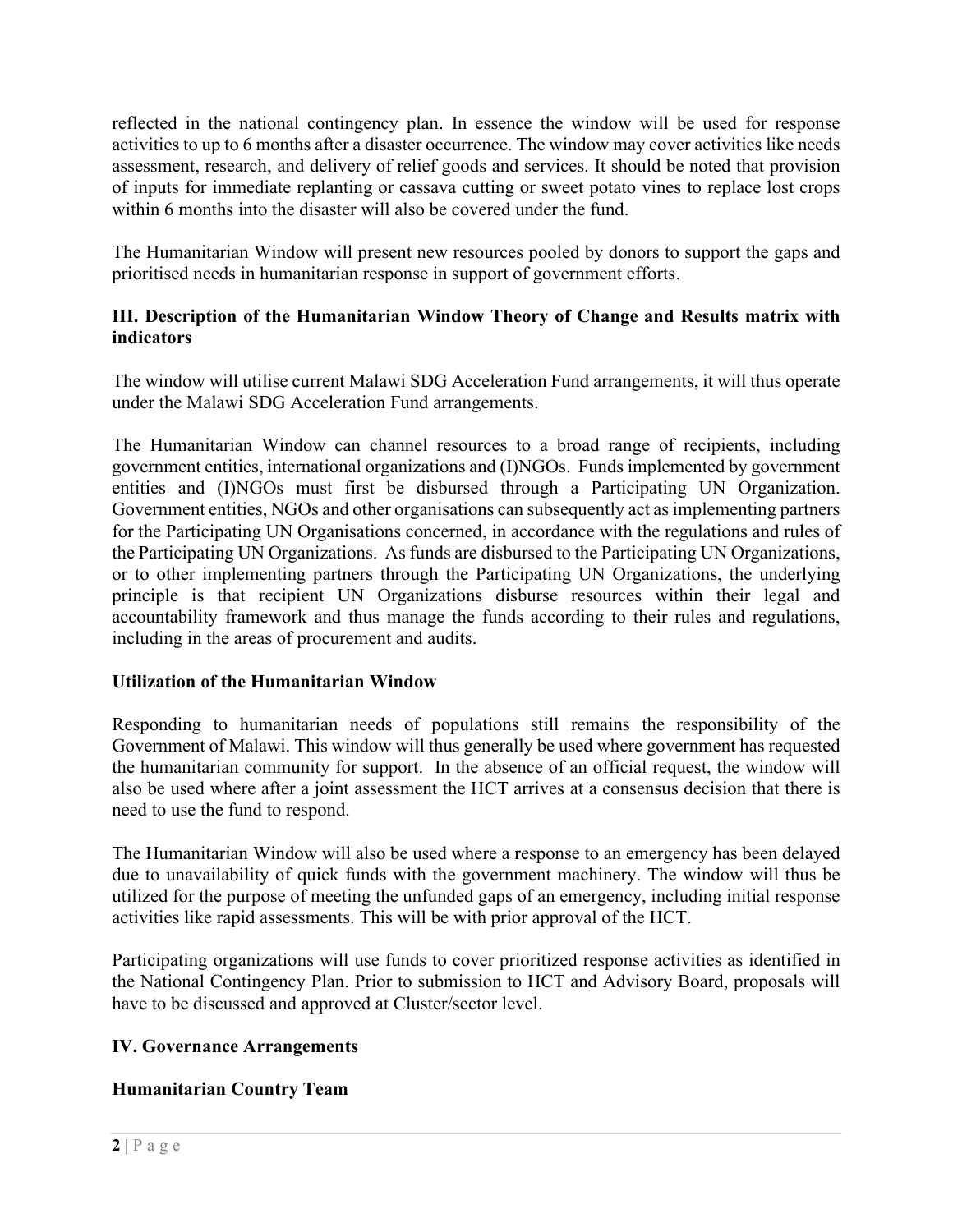The JSM will fully delegate decision making authority on the Humanitarian Window to the Humanitarian Country Team, (HCT), reporting to the JSM through an annual progress report. The HCT comprises Heads of UN agencies concerned with response to humanitarian emergencies, NGOs and other interested humanitarian actors, the Humanitarian Country Team (HCT) represents a senior coordinating structure for humanitarian actors tasked with giving strategic policy direction to humanitarian coordination. Since its establishment in 2009 the following have been regular members: FAO, UNDP, UNHCR, UNICEF, WFP, UNFPA, WHO. From the NGO side; OXFAM, CRS, Action Aid, World Vision, CADECOM, Feed the Children, Save the Children and the Malawi Red Cross Society. Government and Donor partners are invited to HCT meetings as and when necessary.

The HCT will provide overall management of the window under the delegated authority of the JSM. This includes decisions on the modalities of the access and disbursement of the window. The HCT will thus set operational norms, standards and reporting requirement as well as the criteria through which the advisory board will work.

Under the leadership of the Resident Coordinator (hereinafter referred to as RC) as Chairperson, the HCT will mobilize resources for the set-up, subsequent replenishment, allocation as well as monitoring the performance of the window.

The HCT will also support the prioritization of need in an ongoing humanitarian response and agree on priorities to be targeted in an emergency. The HCT will ensure that submitted proposals are based on agreed assessments and prioritization at the cluster level.

The Chairperson will provide overall supervision of the working of the clusters, including consolidation of proposals and narrative and financial reports at the end of humanitarian response interventions by various stakeholders. The Chairperson will be supported by the Fund Secretariat as secretariat of the HCT and the fund.

#### **Advisory Board**

The RC will form and chair an Advisory Board (AB) comprising of five members, as follows – Two (2) UN agencies with a humanitarian aid mandate, one (1) Donor Partner, 1 Government and One (1) NGOs. UN Agencies, NGOs and Donor Partners will consult among themselves to nominate the official members and alternates which could be on a rotational basis. Alternate members will be appointed to perform the duties of the core AB members in their absence.

The AB will review project proposals with reference to the criteria as set up by the HCT and make decisions. The AB will make recommendations to the HCT for final approval of project proposals by the Chair Person. The AB will have 2 working days to review and make recommendation on a project proposal to the HCT.

To ensure independence, AB members will excuse themselves if a project submitted by their agency is being discussed and abstain from providing inputs to the board unless explicitly requested to do so by the AB or HCT.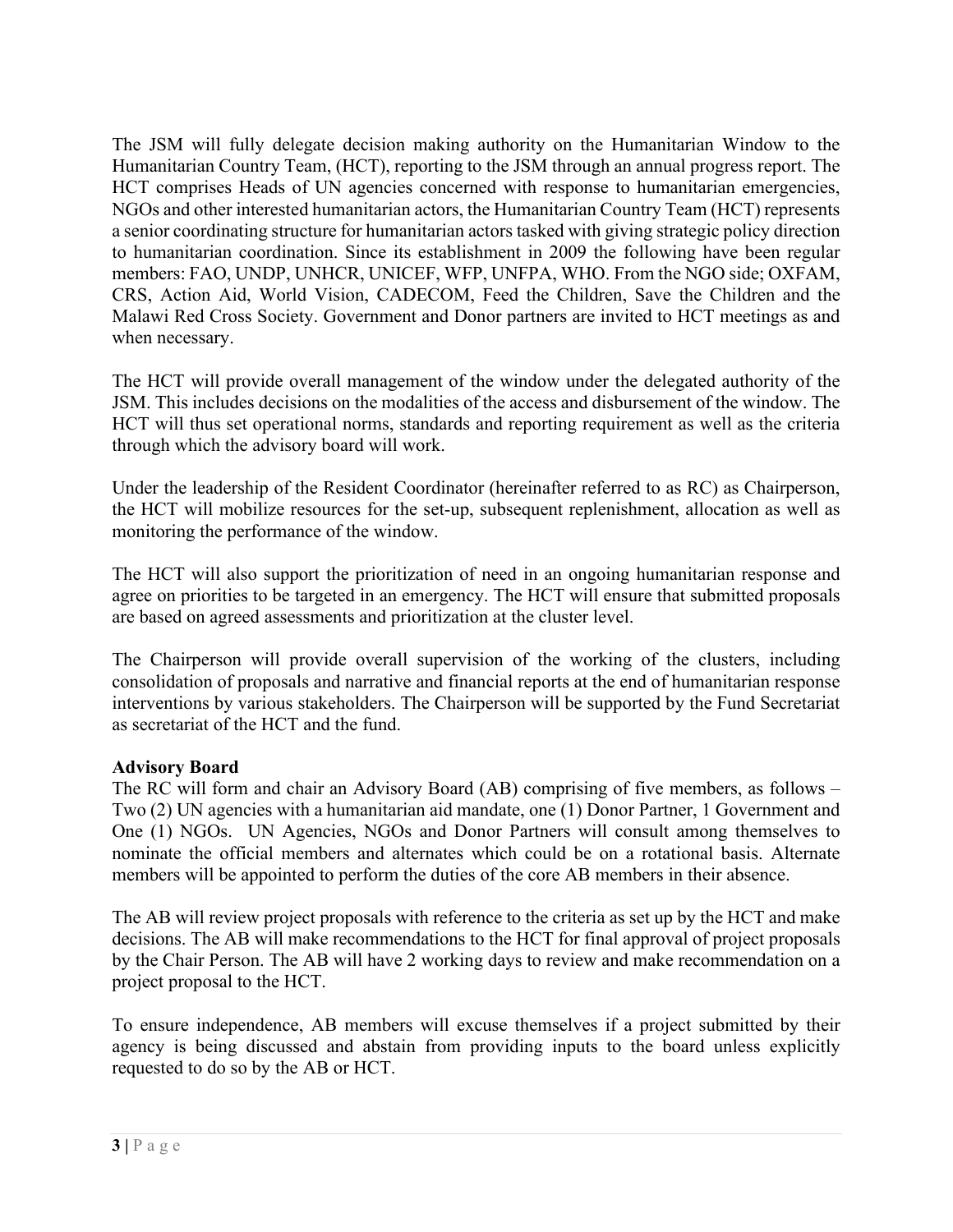#### **OCHA**

The Office of the Coordination of Humanitarian Affairs will perform advisory roles to the Humanitarian Country Team as and when requested.

#### **The Resident Coordinator**

The overall management of the Window will be coordinated by the RC as chair of the HCT in consultation with the Participating Humanitarian Organisations. In line with the overall objective of the Humanitarian Window which is to provide predictable, timely and flexible funds for responding to emergencies at the country level, the RC will be responsible for:

- Strategic leadership of the Humanitarian Window;
- Signing the Standard Administrative Agreement with Donors and the Memorandum of Understanding with Participating UN Organizations as a witness;

#### **The Administrative Agent**

The UNDP MPTF Office, in its capacity as the Administrative Agent, will administer the Humanitarian Window of the Malawi SDG Acceleration Fund Malawi in accordance with UNDP's financial rules and regulations.

#### **Support services provided by the Malawi SDG Acceleration Fund Secretariat**

Based on the National Contingency Plan, the Fund Secretariat supports the prioritization process by the humanitarian response clusters for proposal submission to the HCT/AB. The Fund Secretariat will provide strategic analysis of progress and lessons to be learned for future implementation. It will prepare the narrative report of the fund and circulate the finalised annual consolidated report which includes both narrative and financial sections of the Humanitarian Window to the HCT for information. The Fund Secretariat will ensure that these reports are distributed to all donors contributing to the window and maintain an appropriate level of fund information on the UN system website for Malawi (http://www. http://mw.one.un.org/) to ensure transparency.

The Fund Secretariat will oversee the Malawi SDG Acceleration Fund and hence provide regular information on the financial situation of window through the MPTF Office GATEWAY.

#### **V. Roles and Responsibilities**

#### **Donors**

Donors will ensure timely contributions to the window, and adequate funding in support of the fund management team. The RC will provide reports on the status of the window at the start and end of any humanitarian intervention.

#### **Participating UN Organizations and NGOs**

Participating organisations are responsible for formulation of proposals in consultation with stakeholders especially the intended beneficiaries and local communities as well as the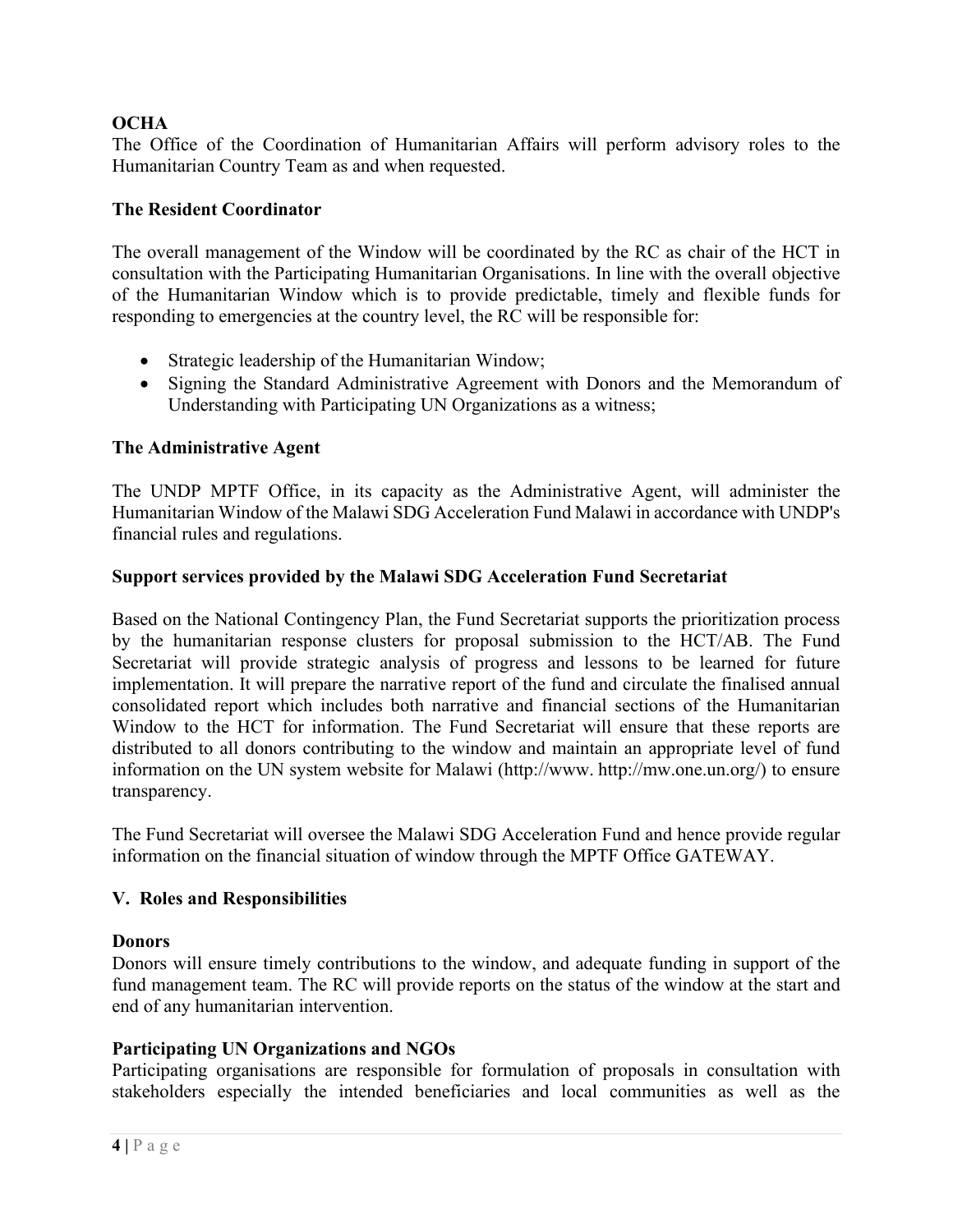coordination mechanisms such as clusters and field coordination mechanisms. These proposals will be submitted to the HCT for funding.

The implementation of response activities will be carried out by participating organizations in accordance with applicable regulations, rules, directives and procedures. The National Contingency Plan and joint assessment reports will serve as the reference document for proposed response activities.

In the event where a participating organization is unable to deliver as committed in the submitted proposal, or where there are any changes to planned activities, approval should be sought from HCT on the next steps.

Participating organizations will facilitate the monitoring and evaluation of projects in collaboration with the Humanitarian Team Focal Points. Result oriented narrative and financial reports will be prepared by the participating organisations and submitted to the HCT through the Chairperson within four to six weeks after a project is finished, in addition to monthly updates as outlined below.

The participating organisations recognise that it is important to take all necessary precautions to avoid corrupt, fraudulent, collusive or coercive practices.

#### **VI. Monitoring and Evaluation**

The RC may commission periodic reviews of activities funded through the fund in order to encourage lessons learning, identify opportunities for experience sharing as well as practices to be replicated across various comparable projects supported by the fund. The Advisory Board may also suggest and participate in joint assessments with partners, solicit inputs from experts, or commission external evaluations to enhance the work of agencies. Cluster leads – as part of their broader mandate –may also review and evaluate ongoing or completed activities supported with resources from the fund.

The RC in consultation with the Advisory Board may commission regular independent external evaluations of the HF as a mechanism. This will help review the performance of the fund and establish recommendations for improvement of effectiveness. Such evaluations will be funded directly from the window.

An M & E plan for the window will be developed. The plan will outline the strategy for monitoring performance and results. The M&E plan will as a minimum provide details on:

- Reporting requirements for M&E for participating organizations and for the fund itself. The plan will provide information on type, format and frequency of reporting, outline how reports will be disseminated and describe roles and responsibilities.
- Strategy for monitoring of projects through site visits. The number of projects visited and the frequency of visits will be agreed upon. If not, all projects are to be visited the plan will outline criteria and process for selecting a targeted sample of projects. Furthermore, it will define the format of monitoring visits and describe who will undertake these.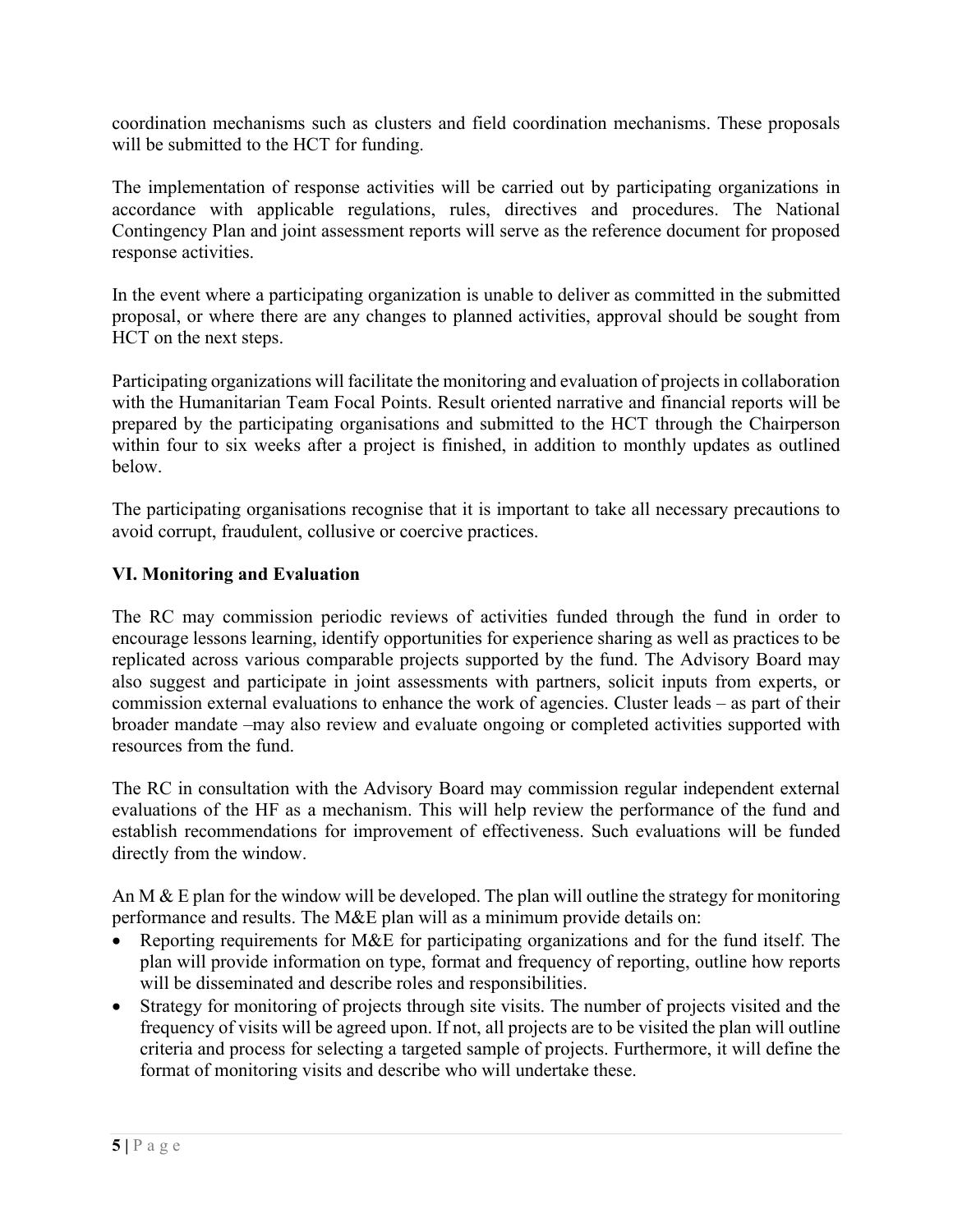The sections below present details on minimum standards for reporting, monitoring and evaluation for Emergency Humanitarian Funds.

#### **Project Reporting:**

A brief monthly progress report on project activities will be provided to the Fund Secretariat in addition to a midterm and final financial status report. The monthly progress report will provide information on progress against the agreed targets of the project. The financial updates shall provide preliminary financial data only and do not represent certified financial data. Certified Financial Report will be provided annually after the closing of accounts. Any constraints (financial, logistical, security etc.) affecting the project will be included in the report.

Within two month of the completion of the project, a final report will be submitted. Should the project require an extension, an extension request explaining the circumstances will be submitted a minimum of one month prior to the planned project end date.

The final report will describe the project activities, background, planned objectives, activities and actual accomplishments. The report will include "lessons learnt" and an explanation of any variance between planned and actual outcomes.

The financial report will be presented according to the budget proposal format categories. If there is any unspent money it should be returned to UNDP as AA as per the rules of the One Fund. For NGO funded projects, the final report will be accompanied by an audited account of project spending, accompanied by supporting documentation if necessary. For NGOs, funds will be returned to the Participating UN Organization from which it received funds, who will in turn return the funds to the AA

#### **VIII. Other Matters**

The Resident Coordinator will in consultation with the HCT mobilize resources for replenishing the window. The Humanitarian Window will be used alongside other funding modalities; participating organization will still use their available resource mobilization initiatives. Where a need has arisen, an emergency has exceeded local capacity the HCT will engage in additional resource mobilization activities like the Central Emergency Response Fund (CERF).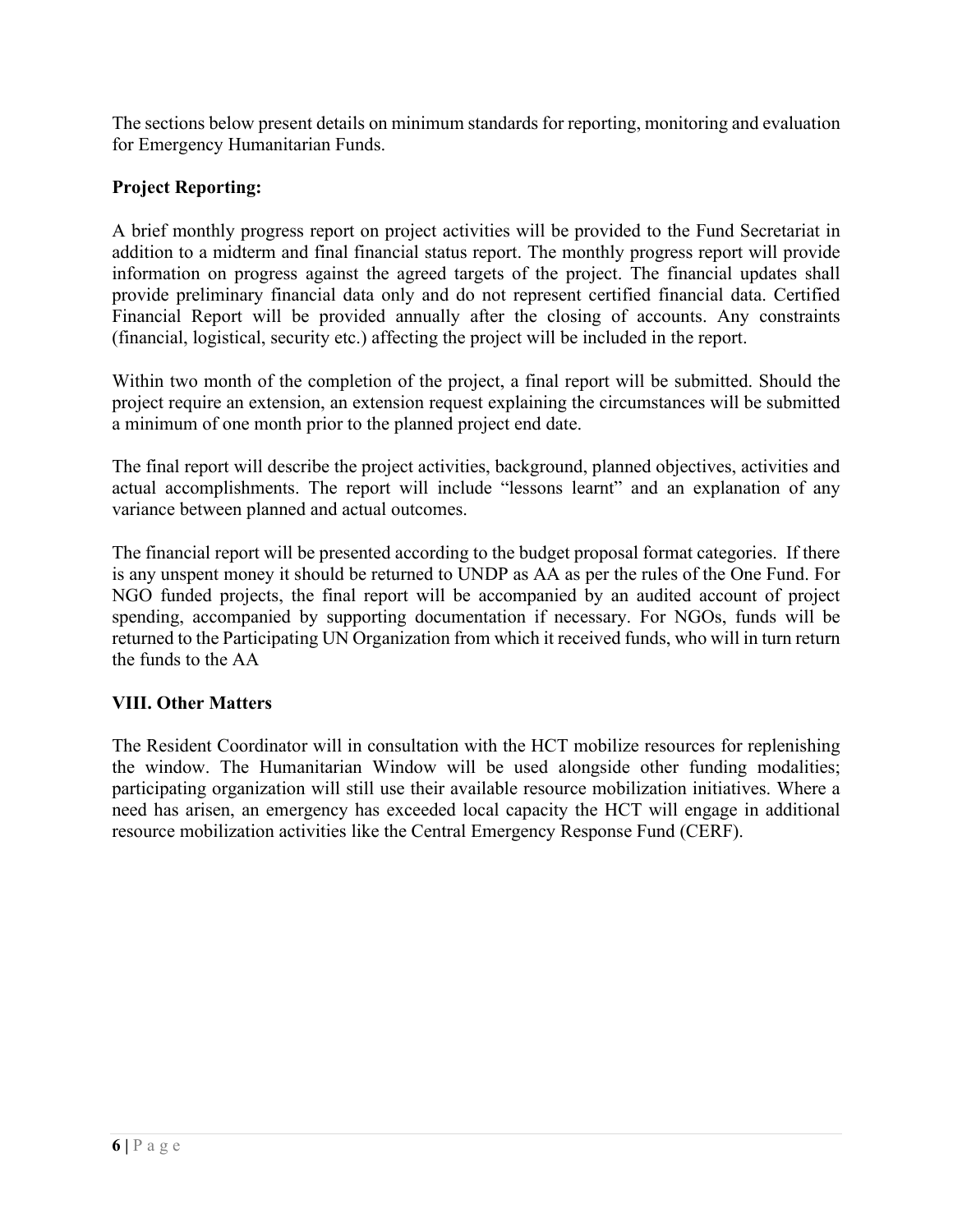#### **Malawi Right to Food Window**

#### **Terms of Reference**

#### **I. Introduction**

The initial right to food window was established in 2014 with funding from Flanders to follow up on the recommendations of the UN Special Rapporteur on the right to food, Mr. Olivier De Schutter who, conducted a mission to Malawi from 12 to 22 July 2013

#### **II. Purpose of the Right to Food Window**

The Rapporteur assessed a number of issues, and in his final report (UN document A/HRC/25/57/Add.1), the Special Rapporteur, inter alia, recommended that the Government of Malawi:

- Establishes a framework law on the right to food, with a view to ensuring inter-sectorial coordination, transparency, accountability, and inclusiveness, involving non-governmental stakeholders in policy-making;
- Integrates a gender perspective into food and nutrition security strategies and programmes;
- Improves mechanisms and methodologies for the collection of adequately disaggregated data on poverty and food insecurity;
- Reforms agricultural support programmes, bearing in mind the links between agriculture, nutrition and health; and (ii) the need to promote environmentally sustainable agriculture and to do so in a way which also benefits the poorest and most vulnerable farmers;
- Ensures a living wage for all workers, including casual/seasonal workers;
- Strengthens oversight of compliance with labour legislation, the protection of vulnerable workers, and efforts to combat child labour in agriculture;
- Ensures adequate protection against land grabbing and forced displacement, giving specific attention to the obstacles faced by women;
- Scales up and improve targeting of social protection schemes, moving away from ad hoc programmes and towards a comprehensive national scheme;
- Scales up school feeding programmes to achieve full national coverage, and source food for such programmes locally to create synergies with efforts to promote smallholder food production; (j) ensures access to adequate food in prisons;
- Takes measures to curb illicit financial flows, including by joining the Extractive Industries Transparency Initiative, and to ensure adequate taxation of companies operating in the country.

#### **III. Description of the Right to Food Window Theory of Change and Results matrix with indicators**

The window will utilise current Malawi SDG Acceleration Fund arrangements, it will thus operate under the Malawi SDG Acceleration Fund arrangements.

The Right to Food Window will channel resources to a range of recipients, including government entities, international organizations and (I)NGOs. Funds implemented by government entities and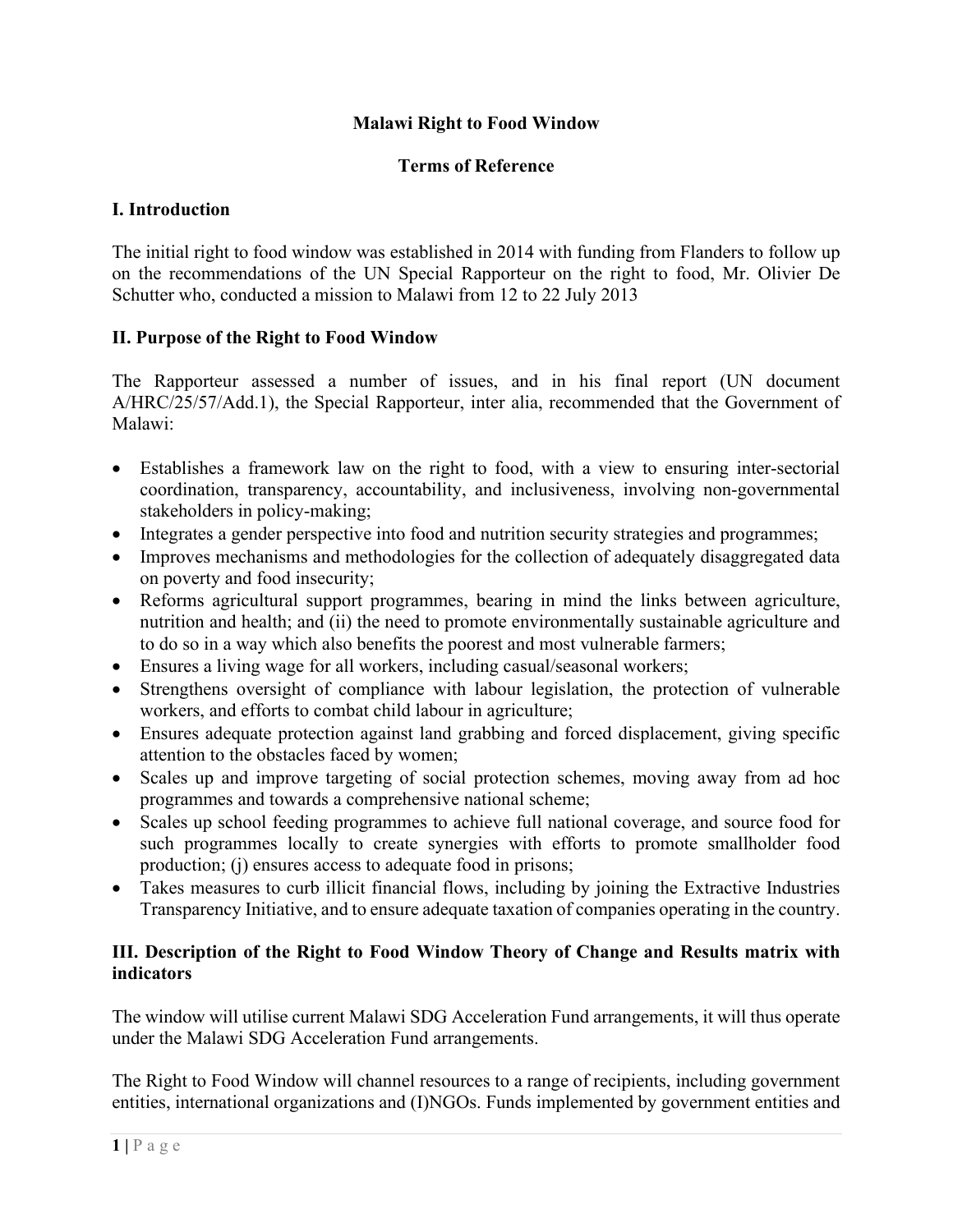(I)NGOs must first be disbursed through a Participating UN Organization. Government entities, NGOs and other organisations can subsequently act as implementing partners for the Participating UN Organisations concerned, in accordance with the regulations and rules of the Participating UN Organizations. As funds are disbursed to the Participating UN Organizations, or to other implementing partners through the Participating UN Organizations, the underlying principle is that recipient UN Organizations disburse resources within their legal and accountability framework and thus manage the funds according to their rules and regulations, including in the areas of procurement and audits.

The Right to Food Window Outcomes will include:

- Research studies implemented on issues that affect food and nutrition security focusing on right to food agenda
- National and district level debates are held to lobby, advocate and build awareness on the right to food policies, strategies and programmes
- Urban low earners and rural communities progressively enjoy the right to food by effectively and efficiently holding duty bearers accountable and achieve a living wage
- CSOs and Government based monitoring and evaluation framework for tracking progress on implementation of strategies, policies and programmes on right to food is functional
- Capacity building for CSOs on the right to food; strategies and policy research and analytical techniques, monitoring and evaluation techniques enhanced.

#### **Utilization of the Right to Food Window**

Responding to humanitarian needs of populations still remains the responsibility of the Government of Malawi. This window will thus generally be used where government has requested the humanitarian community for support. In the absence of an official request, the window will also be used where after a joint assessment the HCT arrives at a consensus decision that there is need to use the fund to respond.

The Humanitarian Window will also be used where a response to an emergency has been delayed due to unavailability of quick funds with the government machinery. The window will thus be utilized for the purpose of meeting the unfunded gaps of an emergency, including initial response activities like rapid assessments. This will be with prior approval of the HCT.

Participating organizations will use funds to cover prioritized response activities as identified in the National Contingency Plan. Prior to submission to HCT and Advisory Board, proposals will have to be discussed and approved at Cluster/sector level.

#### **IV. Governance Arrangements**

#### **Steering Committee**

The overall right to food window will continue to be overseen by a Steering Committee (SC) comprising the UN Resident Coordinator, as Chair, the Resident Representatives of WFP and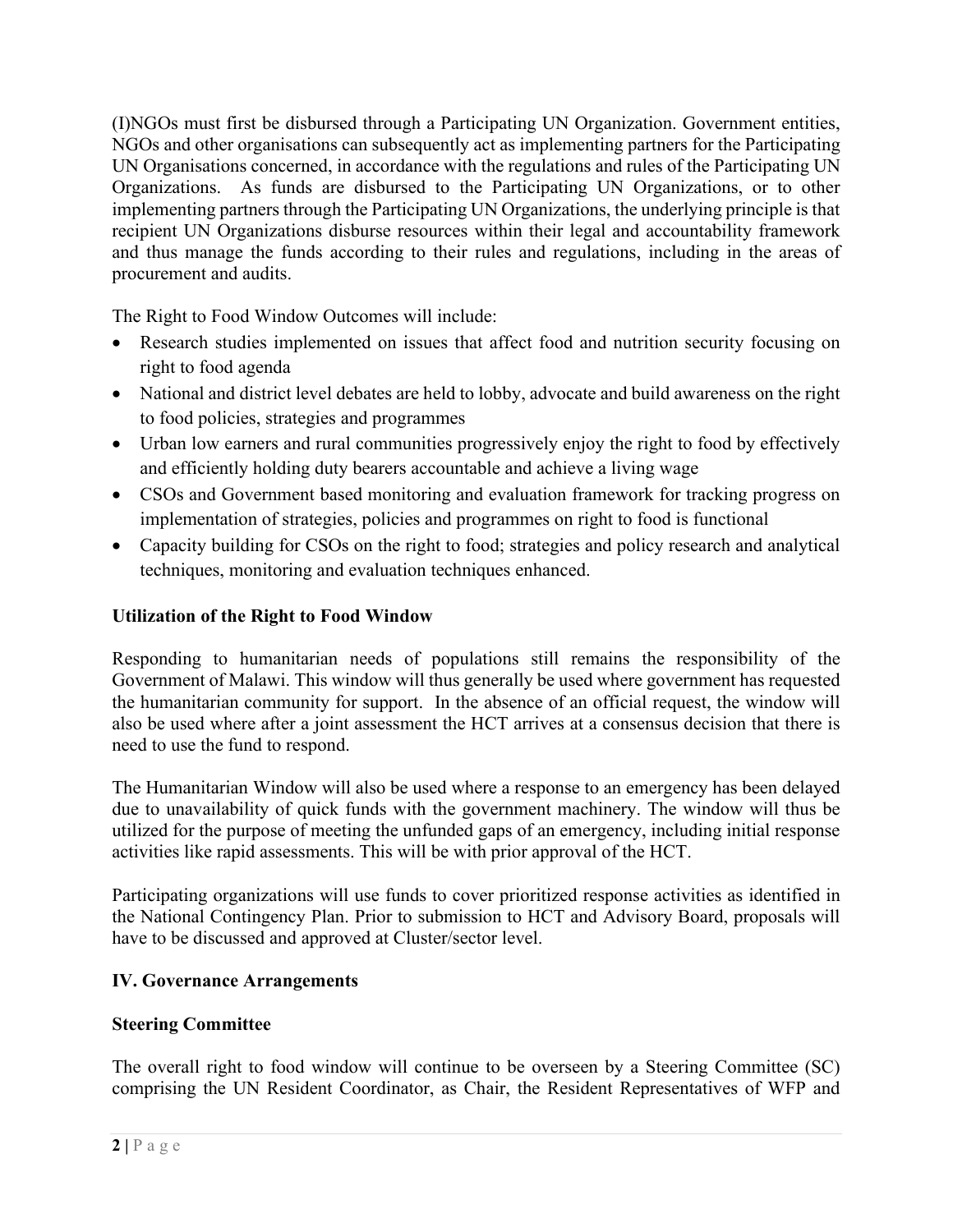FAO, Senior Government Officials, a representative from the Malawi Human Rights Commission, selected Heads of Cooperation and selected Civil Society Organisations (CSOs). Representatives of different UN agencies may be added to the steering committee depending on the substantive areas to be discussed.

The SC will provide strategic direction and oversight of the window. This includes decisions on the modalities to access and disburse funding, and review and approval of proposals submitted by CSOs and their corresponding budgets. Decisions will be made by simple majority. The SC will establish the focus areas, through a consultative process.

To ensure independence members of the SC will excuse themselves if a project submitted by their agency or organisation is being discussed and abstain from providing inputs unless explicitly requested to do so.

In addition to meeting to allocate resources the SC will also meet twice per year together with the implementing CSOs to monitor progress against the individual projects and the Right to Food Window as a whole. Where possible these meetings will be combined.

The main objective of the project is to advance the agenda on the right to food, following up on the official visit of the UN Special Rapporteur on the right to food and his subsequent report (A/HRC/ 25/57 Add.1) and recommendations, addressing issues of the legal, institutional and policy framework, food availability and accessibility.

#### **The Resident Coordinator**

The overall management of the Window will be coordinated by the RC in consultation with the Participating Organisations. In line with the overall objective of the Right to Food Window, the RC will be responsible for:

- Strategic leadership of the Right to Food Window;
- Signing the Standard Administrative Agreement with Donors and the Memorandum of Understanding with Participating UN Organizations as a witness;

## **The Administrative Agent**

The UNDP MPTF Office, in its capacity as the Administrative Agent, will administer the Right to Food Window of the Malawi SDG Acceleration Fund Malawi in accordance with UNDP's financial rules and regulations.

#### **Support services provided by the Malawi SDG Acceleration Fund Secretariat**

The Fund Secretariat supports the prioritization process. The Fund Secretariat will provide strategic analysis of progress and lessons to be learned for future implementation. It will prepare the narrative report of the fund and circulate the finalised annual consolidated report which includes both narrative and financial sections of the Right to Food Window. The Fund Secretariat will ensure that these reports are distributed to all donors contributing to the window and maintain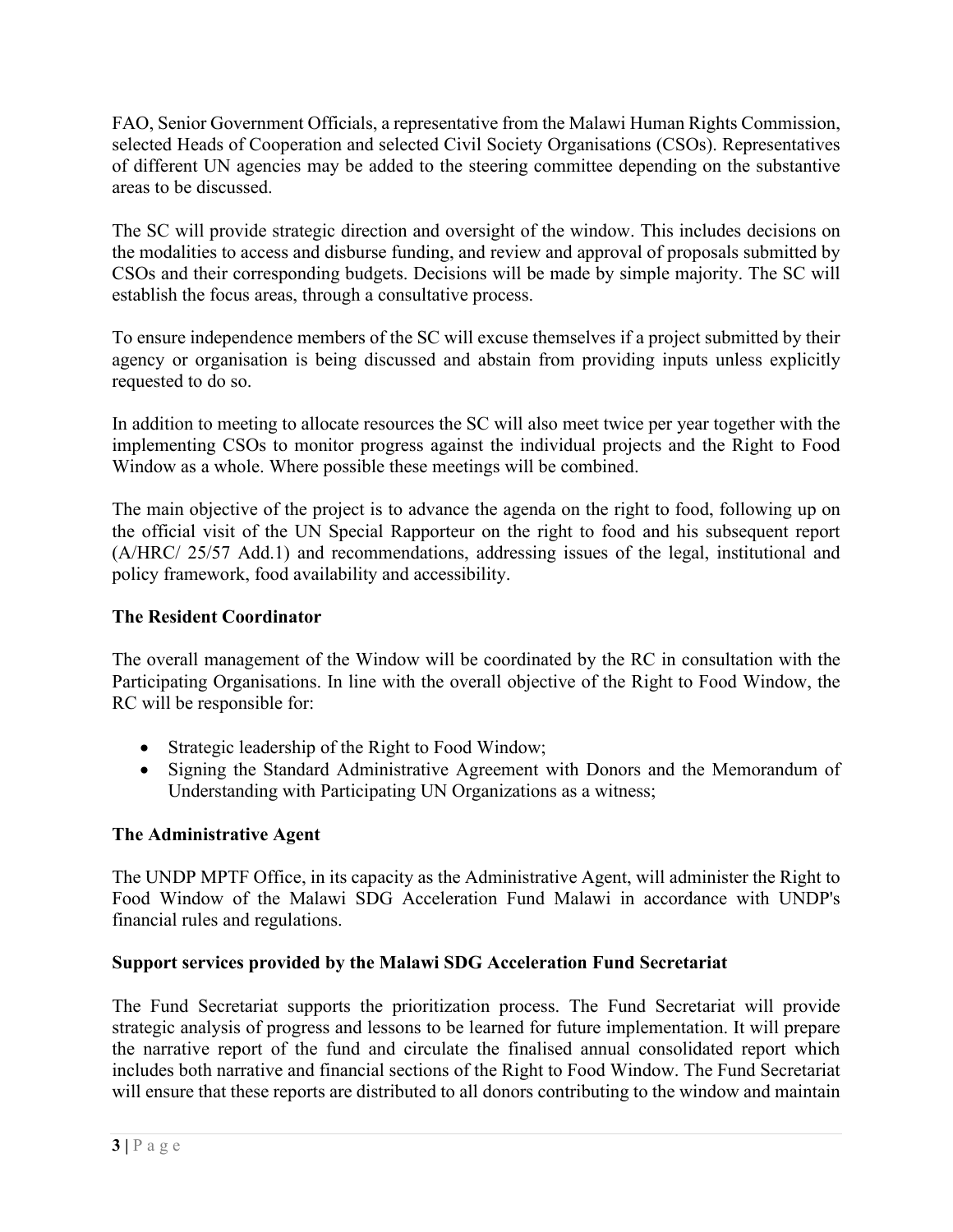an appropriate level of fund information on the UN system website for Malawi (http://www. http://mw.one.un.org/) to ensure transparency.

The Fund Secretariat will oversee the Malawi SDG Acceleration Fund and hence provide regular information on the financial situation of window through the MPTF Office GATEWAY.

#### **V. Roles and Responsibilities**

#### **Donors**

Donors will ensure timely contributions to the window, and adequate funding in support of the fund management team. The RC will provide reports on the status of the window at the start and end of any intervention.

#### **Participating UN Organizations and NGOs**

Participating organisations are responsible for formulation of proposals in consultation with stakeholders especially the intended beneficiaries and local communities as well as the coordination mechanisms such as clusters and field coordination mechanisms. These proposals will be submitted to the HCT for funding.

The implementation of response activities will be carried out by participating organizations in accordance with applicable regulations, rules, directives and procedures. The National Contingency Plan and joint assessment reports will serve as the reference document for proposed response activities.

In the event where a participating organization is unable to deliver as committed in the submitted proposal, or where there are any changes to planned activities, approval should be sought from HCT on the next steps.

Participating organizations will facilitate the monitoring and evaluation of projects in collaboration with the Right to Food Focal Points. Result oriented narrative and financial reports will be prepared by the participating organisations and submitted to the Steering Committee through the Chairperson within four to six weeks after a project is finished, in addition to monthly updates as outlined below.

The participating organisations recognise that it is important to take all necessary precautions to avoid corrupt, fraudulent, collusive or coercive practices.

#### **VI. Monitoring and Evaluation**

The RC may commission periodic reviews of activities funded through the fund in order to encourage lessons learning, identify opportunities for experience sharing as well as practices to be replicated across various comparable projects. The Steering Committee may also suggest and participate in joint assessments with partners, solicit inputs from experts, or commission external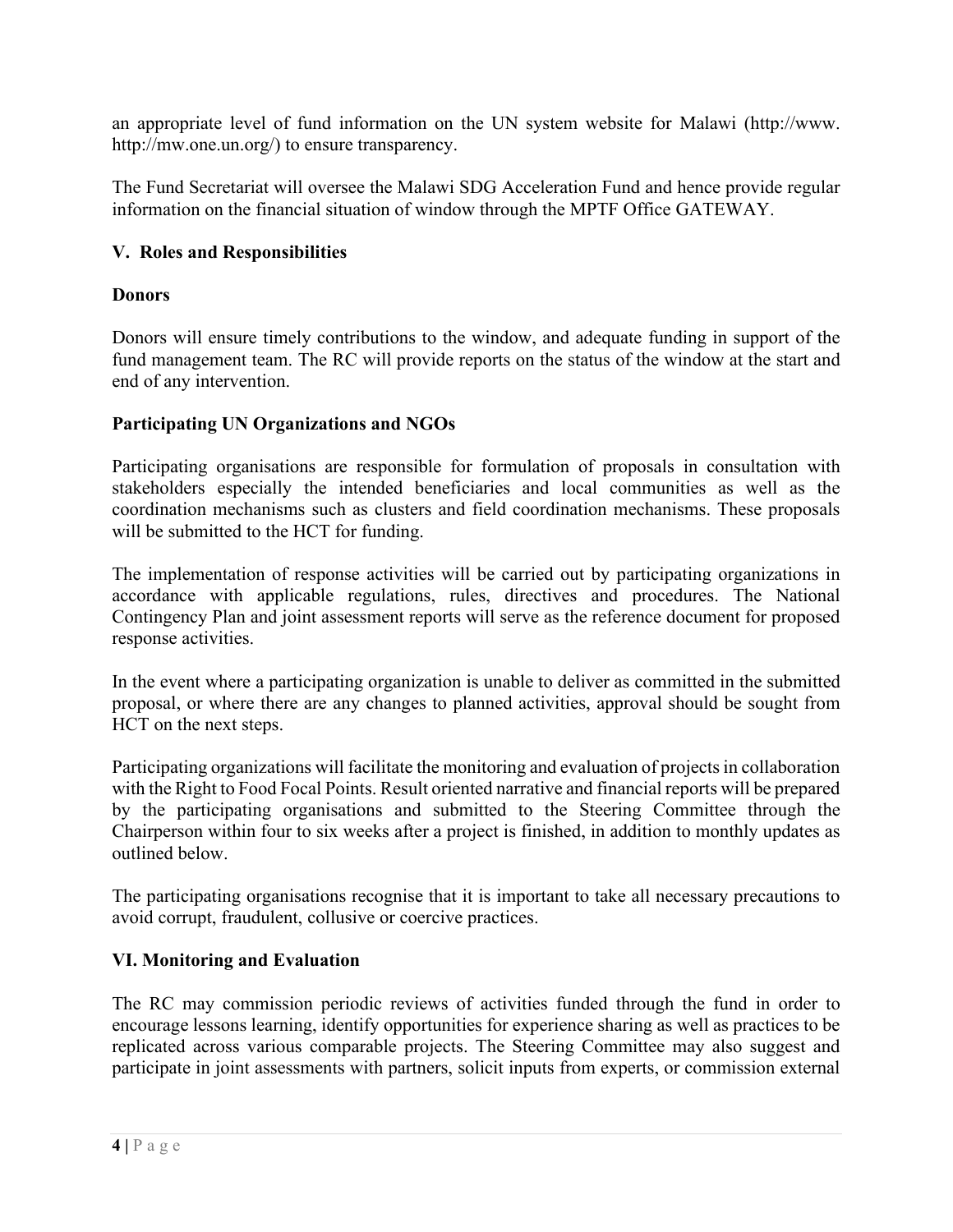evaluations to enhance the work of agencies. Cluster leads – as part of their broader mandate –may also review and evaluate ongoing or completed activities supported with resources from the fund.

The RC in consultation with the Advisory Board may commission regular independent external evaluations of the Right to Food as a mechanism. This will help review the performance of the fund and establish recommendations for improvement of effectiveness. Such evaluations will be funded directly from the window.

An M  $\&$  E plan for the window will be developed. The plan will outline the strategy for monitoring performance and results. The M&E plan will as a minimum provide details on:

- Reporting requirements for M&E for participating organizations and for the fund itself. The plan will provide information on type, format and frequency of reporting, outline how reports will be disseminated and describe roles and responsibilities.
- Strategy for monitoring of projects through site visits. The number of projects visited and the frequency of visits will be agreed upon. If not, all projects are to be visited the plan will outline criteria and process for selecting a targeted sample of projects. Furthermore, it will define the format of monitoring visits and describe who will undertake these.

The sections below present details on minimum standards for reporting, monitoring and evaluation for Funds.

## **Project Reporting:**

A brief monthly progress report on project activities will be provided to the Fund Secretariat in addition to a midterm and final financial status report. The monthly progress report will provide information on progress against the agreed targets of the project. The financial updates shall provide preliminary financial data only and do not represent certified financial data. Certified Financial Report will be provided annually after the closing of accounts. Any constraints (financial, logistical, security etc.) affecting the project will be included in the report.

Within two month of the completion of the project, a final report will be submitted. Should the project require an extension, an extension request explaining the circumstances will be submitted a minimum of one month prior to the planned project end date.

The final report will describe the project activities, background, planned objectives, activities and actual accomplishments. The report will include "lessons learnt" and an explanation of any variance between planned and actual outcomes.

The financial report will be presented according to the budget proposal format categories. If there is any unspent money it should be returned to UNDP as AA as per the rules of the SDG Acceleration Fund. For NGO funded projects, the final report will be accompanied by an audited account of project spending, accompanied by supporting documentation if necessary. For NGOs, funds will be returned to the Participating UN Organization from which it received funds, who will in turn return the funds to the AA

## **VIII. Other Matters**